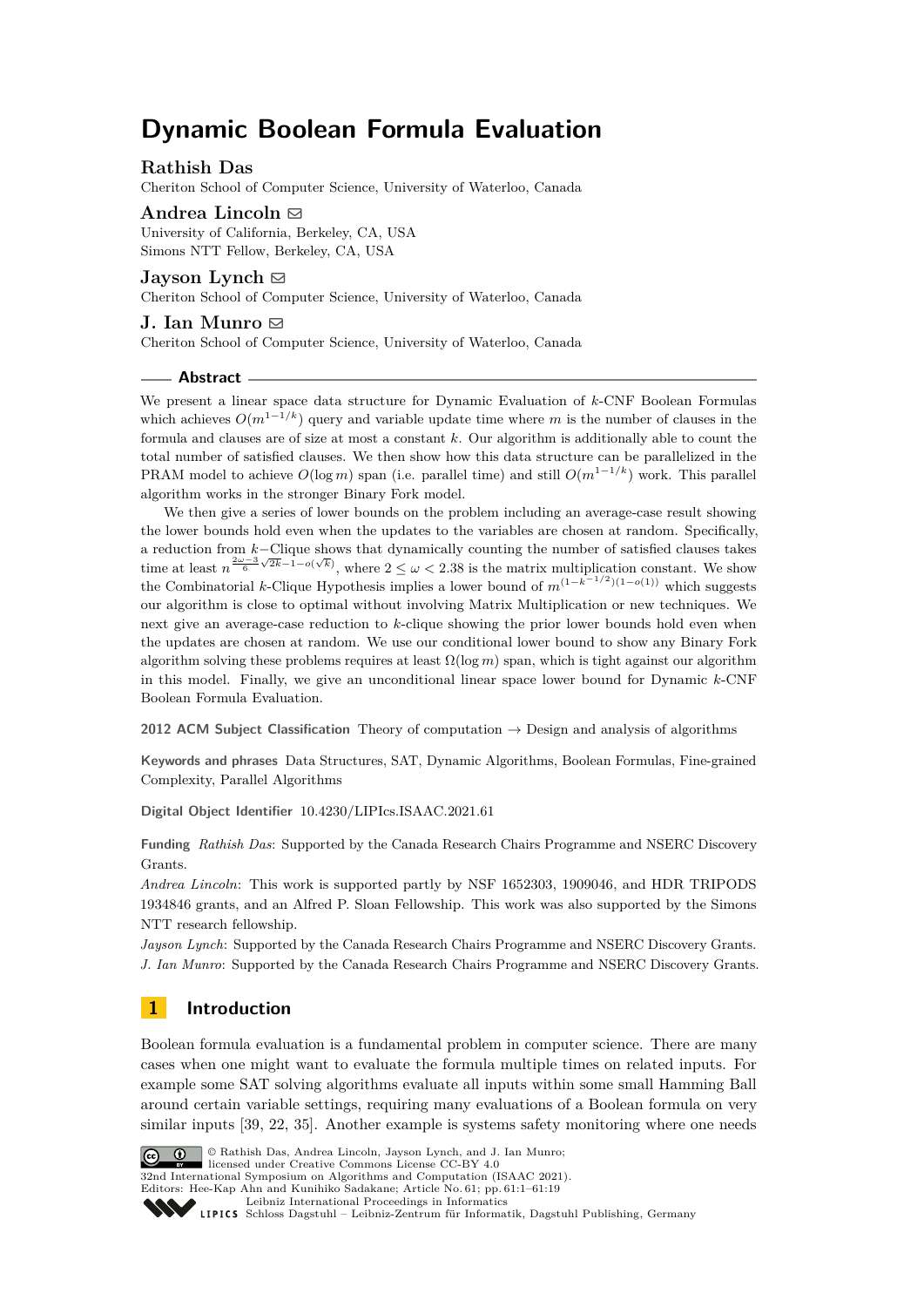## **61:2 Dynamic Boolean Formula Evaluation**

to check whether certain safety constraints have been violated [\[32,](#page-14-2) [18\]](#page-13-1). One may wonder whether the new values in these settings can be calculated significantly faster than the time it takes to reevaluate the entire formula.

In this paper we define a dynamically updating version of evaluating formulas on Boolean variables in which variables are allowed to change value and the data-structure must maintain whether the formula is still true and, in a harder version, the total number of currently satisfied clauses. In particular, we are given a Boolean expression in *k*-CNF (where *k* is taken to be a constant) with *n* variables and with *m* clauses. We achieve a sub-linear time update cost for a generalized version of this problem, including counting the number of satisfied clauses, and show a work-efficient parallelization (Section [3\)](#page-3-0). We give lower bounds on the space and time complexity of this problem, including a fine-grained average-case lower bound when all the updates are given at random (Section [4\)](#page-7-0). We find it exciting that these average-case lower bounds are as strong as our worst case lower bounds, and that only a small gap remains between those and our algorithmic upper bound.

The computational complexity of evaluating Boolean formulas has been well studied, showing the problem is in ALOGTIME [\[17\]](#page-13-2) and the related Boolean Circuit Evaluation problem is complete for *NC*<sup>1</sup> [\[16\]](#page-13-3). There is even a classification of Boolean Formulas under various families of allowed connectives [\[38\]](#page-14-3). Since we deal with formulas in *k*-CNF form, this restriction of the problem would lie in AC0, as it is by definition depth 2. However, when we consider the counting version in which we keep track of the number of clauses currently satisfied, it must be outside AC0 since it can trivially solve the Parity problem [\[25\]](#page-13-4).

There has been significant work in the fine-grained complexity of dynamic problems which give conditional lower bounds for a variety of problems such as dynamic shortest path, graph connectivity, bipartite matching, max-flow, and graph diameter [\[37,](#page-14-4) [36,](#page-14-5) [3,](#page-12-0) [28,](#page-14-6) [20,](#page-13-5) [29\]](#page-14-7). Our results on the fine-grained complexity of Dynamic Boolean Formula Evaluation add to this body of knowledge, more importantly it brings the field of average-case fine-grained complexity to dynamic problems and data-structures. Although Alberts-Henzinger give algorithms for some average-case dynamic problems [\[5\]](#page-12-1), but we're not aware of any work on average-case lower bounds.

Common fine-grained complexity assumptions were used to establish the average-case hardness of evaluating certain types of polynomials over finite fields in [\[7\]](#page-12-2). This was used to show the average-case hardness of counting the number of *k*-cliques in certain easy to sample random graphs [\[27\]](#page-14-8). This was then adapted to Erdős-Rényi random graphs in [\[14\]](#page-13-6) and to counting bicliques in [\[30\]](#page-14-9). More recently, hardness for evaluating lower dimensional polynomials has been established from even weaker assumptions than those standard in fine-grained complexity and these have been used to give average-case hardness for a variety of problems such as Edit Distance and Max-Flow [\[21\]](#page-13-7).

One of the goals of average-case fine-grained complexity is the development of fine-grained cryptography where one hopes to actually prove cryptographic security from fine-grained complexity assumptions and may offer cryptographic protocols that remain secure even if more common cryptographic assumptions turn out to be false. One-way functions and public key cryptography which is unconditionally secure against AC0 circuits was shown in [\[24\]](#page-13-8). In [\[8\]](#page-12-3) fine-grained proof of work was shown from standard fine-grained complexity assumptions. Finally, one-way functions and public key encryption were built based on the average-case complexity of zero-k-clique [\[34\]](#page-14-10).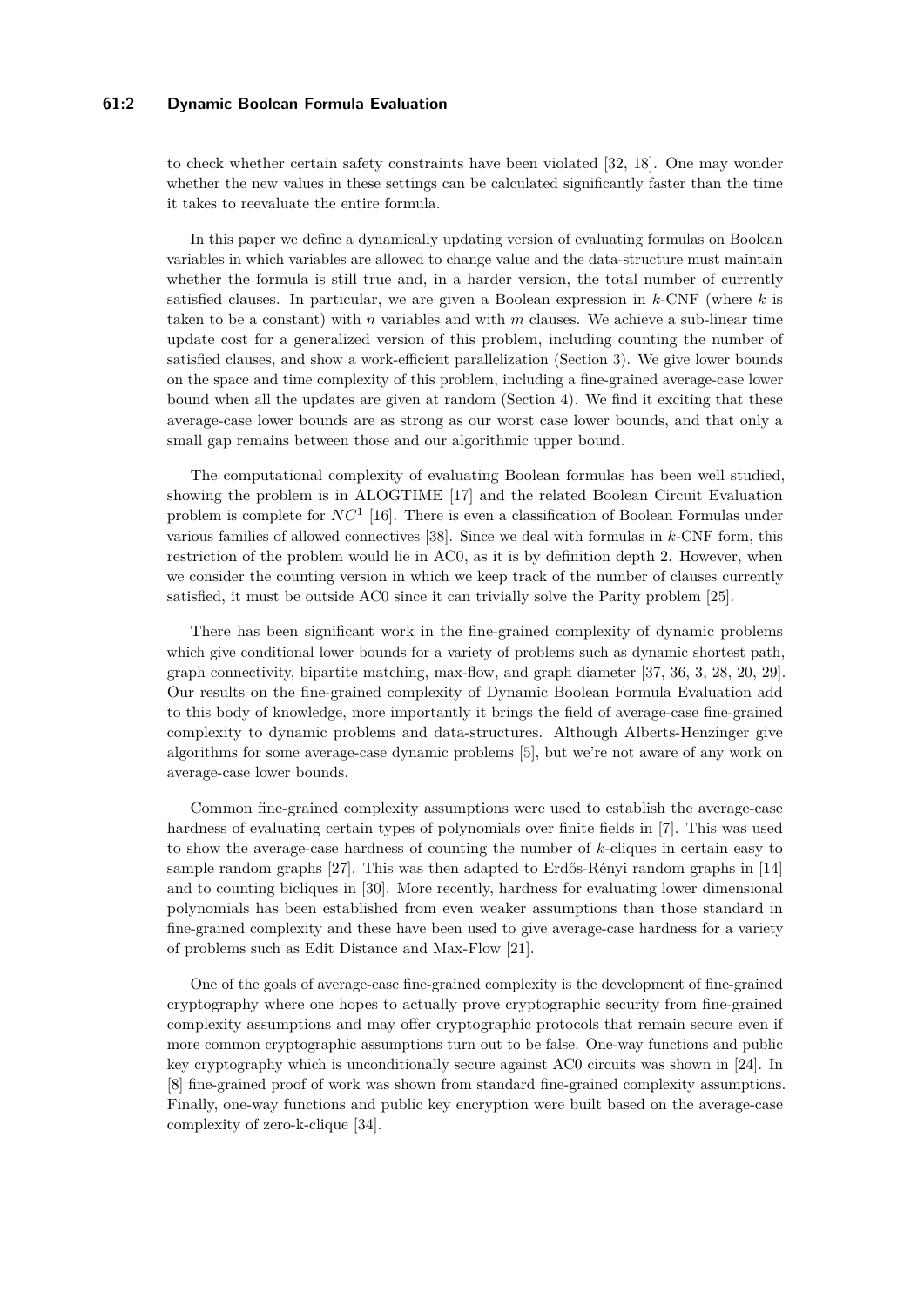# **2 Preliminaries**

We study the problem of dynamically updating queries to a Boolean formula. We define this problem formally and then define the hypotheses from which we get lower bounds for this dynamic problem. Note that in this paper we treat *k* as a constant.

▶ **Definition 1.** *In Dynamic Boolean Formula Evaluation you are given a fixed k-CNF formula* φ with *m* clauses and *n* variables. Further, the variables are given as an array  $\vec{x}$ *and initially set to true. The objective is to maintain a data-structure which can answer whether the formula evaluated on the current setting of the variables evaluates to true, subject to updates which flip the value of a single variable. Specifically an update is given as a single*  $index i \in [0, n-1]$  *indicating*  $\vec{x}[i] = \vec{x}[i]$ .

*In the counting version of the problem, Counting Dynamic k-CNF Boolean Formula, the query instead asks how many clauses are set false. In the parity version of the dynamic formula evaluation problem the queries ask for the parity of the number of clauses set false.*

# **2.1 Computational Hypotheses**

We get computational lower bounds on the dynamic formula evaluation problem from variants of the *k*-clique problem. In this context  $\omega$  is the matrix multiplication constant, that is, the smallest real number such that an algorithm exists with running time  $O(n^{\omega+o(1)})$  exists for matrix multiplication. It is known that  $\omega \in [2, 2.37286]$  [\[6\]](#page-12-4).

▶ **Definition 2.** *The k-clique hypothesis states that the k-clique problem requires*  $n^{\omega k/3-o(k)}$ *time with randomized or deterministic algorithms [\[2\]](#page-12-5).*

The next hypothesis has to do with combinatorial algorithms. These are an informally defined set of algorithms which use only "combinatorial methods", specifically excluding fast matrix multiplication. Although informal, these lower bounds can help inform algorithm design. In our case, the hypothesis will also allow for a better presentation of the reduction and analysis. For a discussion of this hypothesis see [\[1\]](#page-12-6).

▶ **Definition 3.** *The combinatorial k-clique hypothesis states that for* combinatorial *algorithms the k*-clique problem requires  $n^{k-o(1)}$  *time with randomized or deterministic algorithms* [\[1\]](#page-12-6)*.* 

There exist decision to parity reductions for the clique problem. Goldreich defines  $CC_2^{(\ell)}(G)$  as the parity of the count of the number of  $\ell$  cliques in *G*.

▶ **Theorem 4** (Decision to parity *ℓ*-clique [\[26,](#page-13-9) Theorem 1])**.** *For every integer ℓ* ≥ 3*, there is a randomized reduction of determining whether a given n-vertex graph contains an ℓ-clique to computing*  $CC_2^{(\ell)}$  on *n*-vertex graphs such that the reduction runs in time  $O(n^2)$ , and makes  $\exp(\ell^2)$  *queries, and has error probability at most*  $1/3$ *.* 

# **2.2 Binary-Forking Model**

The Binary-forking model [\[12,](#page-13-10) [4,](#page-12-7) [9,](#page-13-11) [10,](#page-13-12) [11,](#page-13-13) [23\]](#page-13-14), formally defined in [\[12\]](#page-13-10), is designed to capture the performance of algorithms in the modern multicore shared-memory machines. In this model, the computation starts with a single thread, and as the computation progresses threads are created dynamically and *asynchronously*. The binary-forking model better captures the asynchronous events such as cache misses, varying clock speed, interrupts, etc., than the well-studied and stronger PRAM model [\[31\]](#page-14-11) where computation progresses synchronously. Since modern multicore architectures employ multiple caches, processor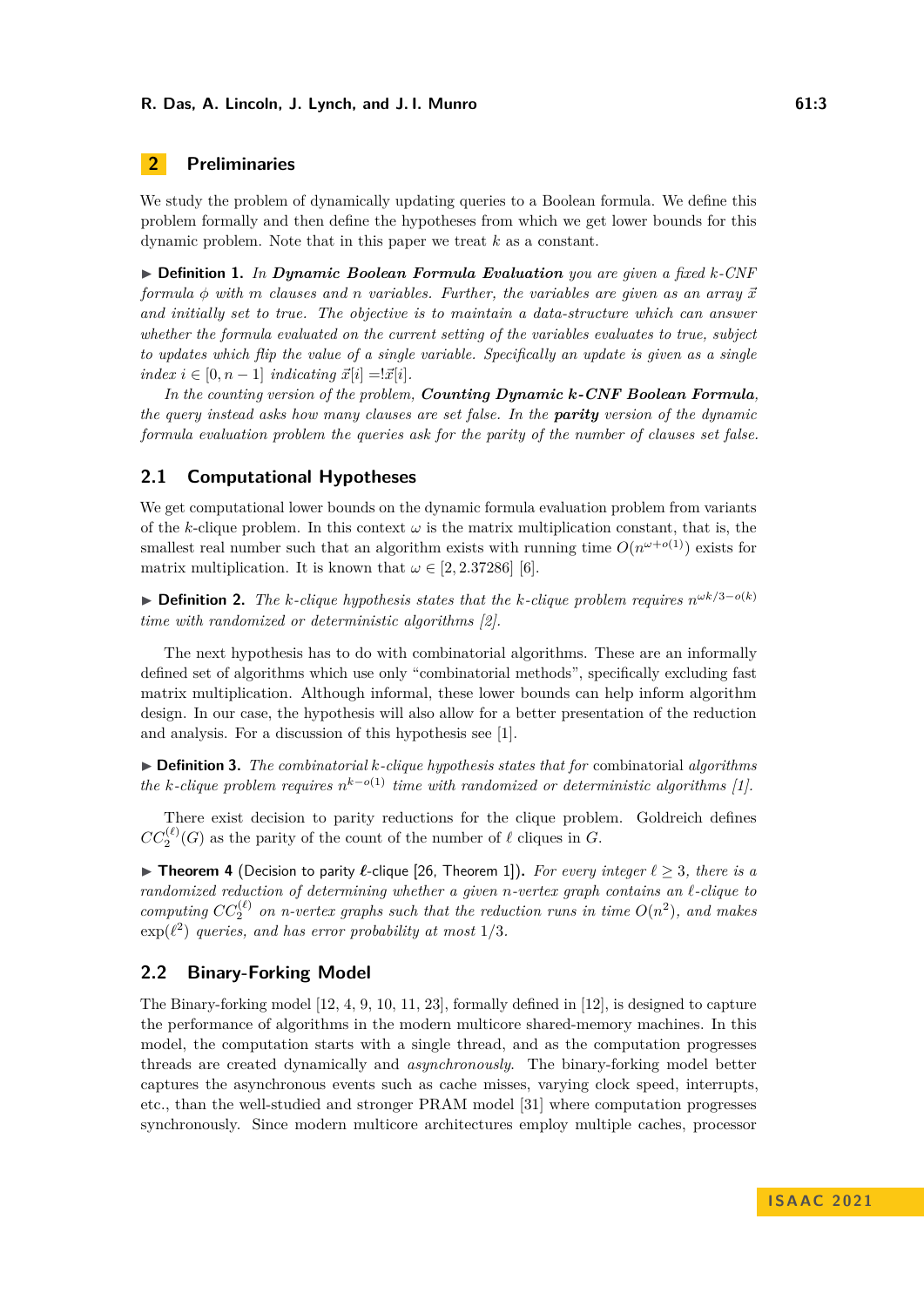## **61:4 Dynamic Boolean Formula Evaluation**

pipelining, branch prediction, hyper-threading, etc., many asynchronous events arise in the system, thus demanding the development of a parallel computation model where computation can proceed asynchronously.

Computations in the binary-forking model can be described as max-degree 3 series-parallel directed acyclic graphs (DAGs). A node in the DAG represents a thread's instruction and each node has at most two children. The root of the DAG is the first instruction of the starting thread. If node  $u$  denotes the *i*-th instruction of thread  $t$  and  $u$  has only one child  $v$ , then *v* denotes the  $(i + 1)$ -th instruction of the same thread *t*. If node *u* has two children *v* and *w*, then *v* represents the  $(i + 1)$ -th instruction of the same thread *t* and *w* represents the first instruction of the new forked thread  $t'$ . Note that whether *w* represents the 1-st thread  $t'$  or the  $(i + 1)$ -th instruction of thread *t* is arbitrary, we just want to model the overall structure of the computation. The binary-forking model includes "join" instructions to join the forking threads which are modeled as nodes with two incoming edges.

The work of the computation is the number of nodes in the series-parallel DAG and the span of the computation is the length of the longest path in the DAG assuming unbounded resources such as processors and space.

# <span id="page-3-0"></span>**3 Algorithm**

In this section we first describe our main algorithm which achieves an update time of  $O(m^{1-\frac{1}{k}})$ , and then we describe how to parallelize it in the PRAM model with total work  $O(m^{1-\frac{1}{k}})$  and span (parallel time)  $O(\log m)$ . We assume *k* is a constant.

# <span id="page-3-1"></span>**3.1 Main Algorithm**

The high level idea is to take as input a formula  $\phi$  and handle the variables which appear in many clauses (high frequency) and variables that appear in relatively few clauses (low frequency) with different methods. For a low frequency variable we simply update each clause in which it is involved. For high frequency variables we group all clauses with roughly the same structure together and simply track the number of clauses with that structure. Fundamentally, we will try to track for each clause how many variables are set true and how many are set false.

▶ **Theorem 5.** *Given a k-CNF formula ϕ with m clauses and n variables there is an algorithm which takes*  $O(km)$  *preprocessing time and every further update takes*  $O(m^{1-1/k})$  *time to solve the dynamic formula evaluation problem as well as the counting and parity variants of the dynamic formula evaluation problem.*

**Proof.** Given the formula  $\phi$  with *m* clauses split the variables into two sets: *H* for high frequency variables and *L* for low frequency variables. Variables in *H* appear in at least *λ* clauses. Variables in L appear in fewer than  $\lambda$  clauses. Let  $\vec{a}$  be the current assignment, without loss of generality assume the starting assignment is the all true assignment  $(\vec{a} = \vec{1})$ .

Our goal will be to spend  $O(\lambda)$  time updating each variable in *L* when it flips value. We want to build a structure to make updates of variables in *H* faster than the number of clauses that contain them. First, we will have  $k + 1$  variables  $count_0, \ldots, count_k$ . The variable *count<sup>i</sup>* will track the count of the number of clauses with *i* literals set true. Now we will build *k* arrays  $A_1, \ldots, A_k$ . The  $A_i$  array will keep track of clauses with *i* high frequency variables. An entry  $A_i[x_1][x_2] \ldots [x_i][j]$  will hold a number. That number will be the count of the number of clauses that contain literals  $x_1, \ldots, x_i \in H$  and have *j* variables (not necessarily from  $x_1, \ldots, x_i$  set true. Note, although we construct the  $A_i$  based only on high frequency variables, there may be many clauses with a mix of high and low frequency variables and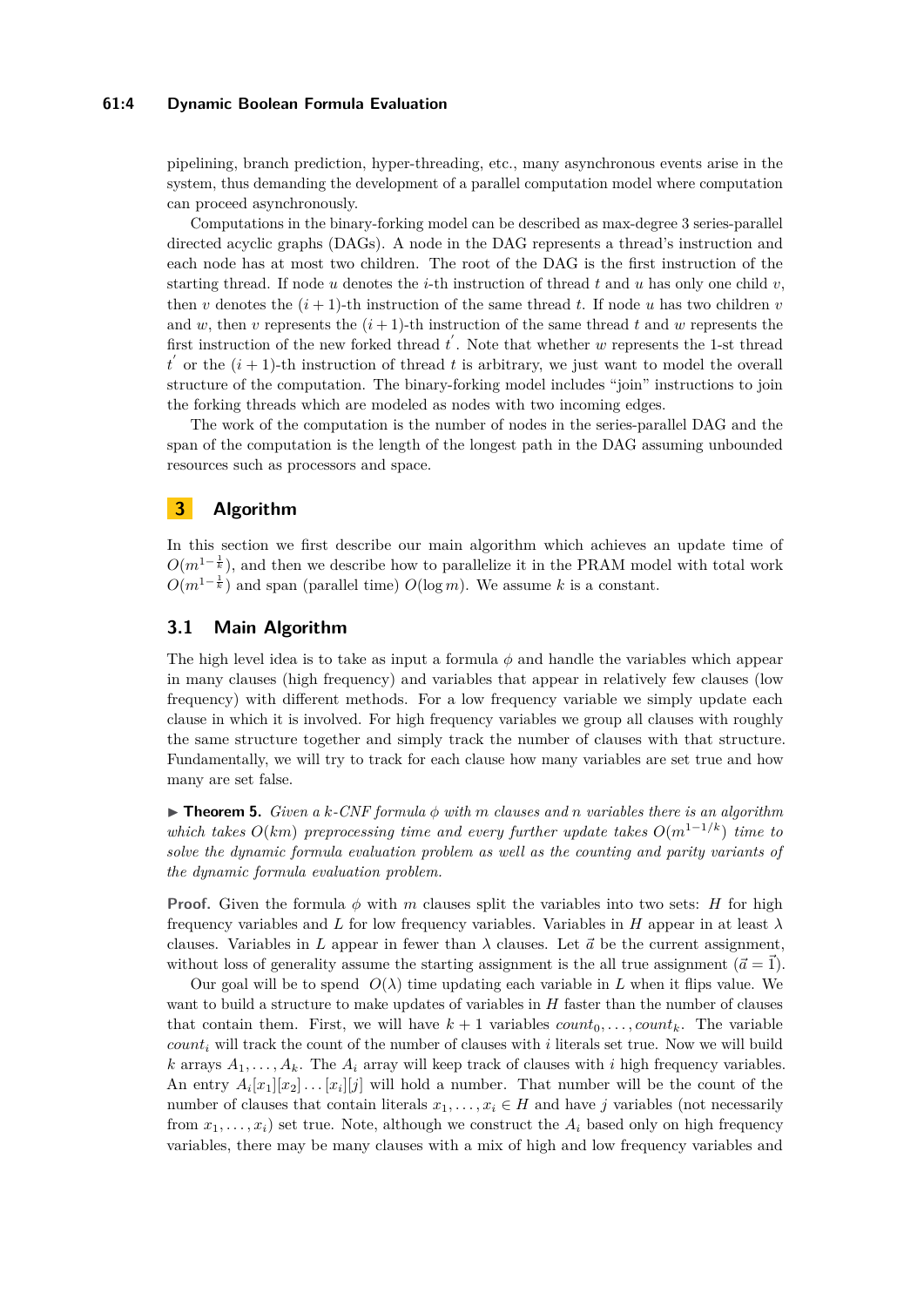these arrays help track all of those clauses. So each  $A_i$  has a total of  $(2|H|)^i \cdot k$  entries, each entry has a number in  $[0, m]$ . There are  $2|H|$  literals for the high-frequency variables (both x and  $\bar{x}$ ), each of the *i* chosen literals can be any one of those  $2|H|$  literals, and for each of these combinations we can have up to *k* literals true in a clause. Since ordering is equivalent, this is actually an over-count of what is needed, but we work with this number for convenience. For convenience and uniqueness, we give all variables an arbitrary order and only fill out entries where  $x_1 < x_2 < \ldots < x_i$ . We maintain another helpful Boolean array S that tracks the current settings of all variables:  $S[x_i]$  indicates the current value of  $x_i$ . Yet another array allows the variables in *L* to have quick update times. We build the array *B* of size  $2|L|$  where  $B[x]$  contains a representation of the at most  $\lambda$  clauses in which the literal  $x \in L$  appears. This is  $2|L|$  because we have both *x* and  $\bar{x}$ . We want these representations to include a marking for which of the variables are high frequency variables.

**Preprocessing.** We fill in *B* with the representations of all clauses for low frequency variables. Recall that we mark each clause with which of the variables in the clause are high frequency. Set  $S[x_i] = True$  for all  $x_i$ . For all the  $A_i$  we go through all  $m$  clauses in  $\phi$  and update the counts. Consider the following example and a clause  $c = (x_1 \vee x_2 \vee \ldots \vee x_k)$  where the  $x_i$  are literals. Suppose our initial assignment  $\vec{a} = \vec{1}$  sets  $\ell$  literals to true and *i* of the literals are high frequency variables,  $x_1, \ldots, x_i \in H$ , then increment  $A_i[x_1] \ldots [x_i][\ell]$  by one. We also want to update  $count_0, \ldots, count_k$ ; note that  $count_\ell$  is simply a sum of all entries  $A_i[*] \dots[*][\ell]$  for all *i*. We can also compute these in the preprocessing stage in  $O(km + (2|H|)^k \cdot k^2)$  time to initilize the arrays and by simply evaluating each clause. We will later see that this is  $O(km)$  with our selection of the size of  $|H|$ .

Now every entry  $A_i[x_1] \ldots [x_i][\ell]$  is a count of how many clauses with the associated literals have *ℓ* of those literals set to true. We want to maintain this.

**Updates for variables in** *L***.** If we flip a variable  $x_L \in L$  then go to  $S[x_i]$  to see the current setting, call it *b*. Flip it so that now  $S[x_L] = \overline{b}$ . Next read  $B[x_L]$  and  $B[\overline{x}_L]$  to get all clauses containing *xL*. We will deal with each clause differently depending on how many high frequency variables it has.

If the clause *c* has no high frequency variables, then read the *k* entries *S* for the settings of the variable to determine how many literals were set true before the flip. Let *ℓ* denote this number. Now, by flipping  $x_L$  we either increment or decrement the number of literals in *c* that are set true (either +1 or −1 depending on the original setting and the literal). Suppose the new number of literals set true is  $\ell + \Delta$ , then we decrement *count*<sub> $\ell$ </sub> and increment *count*<sub> $\ell+\Delta$ </sub> (the clause is moving from being an  $\ell$  literal true clause to an  $\ell+\Delta$  clause). All of this takes  $O(k)$  time.

If the clause c has  $i > 0$  high frequency variables, then we have to make changes to  $A_i$  as well. First, we read the *k* entries for variable settings in *S* to evaluate the clause. Suppose the high frequency variables are  $x_1, \ldots, x_i$  and that *c* had  $\ell$  literals set true before the flip. Suppose that after the flip of  $x_L$  the clause  $c$  has  $\ell + \Delta$  literals set true. Then we decrement  $A_i[x_1] \dots [x_i][\ell]$  and increment  $A_i[x_1] \dots [x_i][\ell + \Delta]$ . As before we decrement  $count_{\ell}$  and increment *count*<sub> $\ell+\Delta$ . This takes  $O(k)$  time. With at most  $\lambda$  clauses, the total time is  $O(k\lambda)$ .

The variable  $count_0$  now holds the correct total for the number of unsatisfied clauses.

**Updates for variables in** *H***.** Now suppose we are flipping a variable in *H*,  $x<sub>H</sub>$ . For a variable in *H* we cannot look at all of its clauses. However, we can look at all of the relevant entries in  $A_i$  arrays. First in  $O(1)$  time read our previous setting  $b = S(x_H)$  and update  $S(x_H) = \overline{b}$ .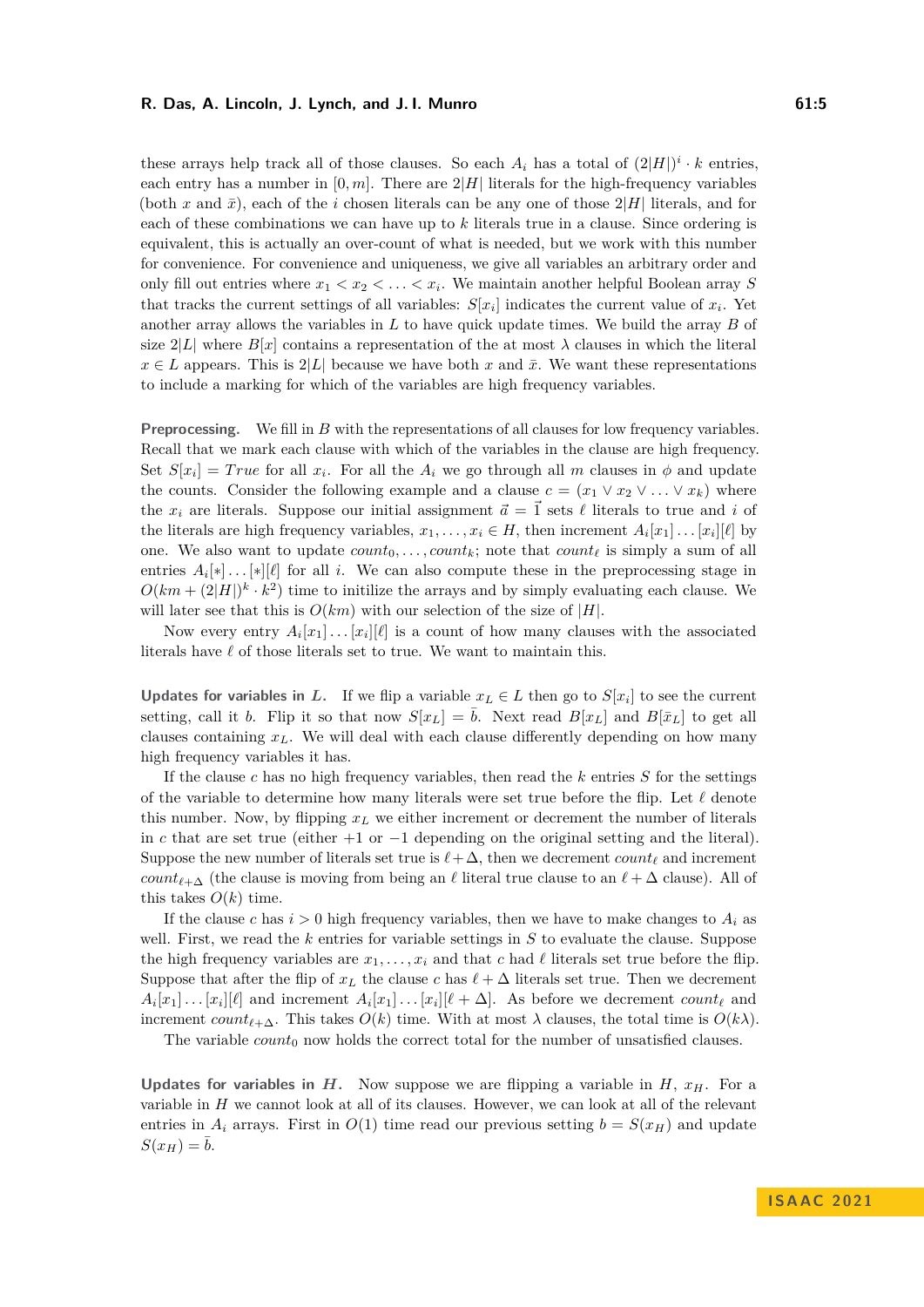## **61:6 Dynamic Boolean Formula Evaluation**

Now update the  $A_i$  arrays. For all  $i \in [1, k]$  we will read all the entries that involve our variable  $x_H$ . Note that there are  $2 \cdot (2|H|)^{i-1} \cdot k$  entries with  $x_H$  in each  $A_i$ , and so  $O((2n)^{k-1})$  entries in total since  $|H| < n$  and *k* is assumed to be constant. Without loss of generality assume that  $b = True$  and we are flipping the variable from false to true. Also, for convenience of notation assume that  $x_H$  is the first variable in our arbitrary order (if instead  $x$ <sup>*H*</sup> appears elsewhere simply access with the variables in order). Then for all  $(2n)^{i-1}$ choices of variables  $x_2, \ldots, x_i$  we will do the following (from  $v = 0$  to  $v = k$ ):

$$
A_i[x_H][x_2]\dots[x_i][v] = \begin{cases} 0 & \text{if } v = k \\ A_i[x_H][x_2]\dots[x_i][v+1] & \text{if } v < k \end{cases}
$$

and (from  $v = k$  to  $v = 0$ )

$$
A_i[\bar{x}_H][x_2]\dots[x_i][v] = \begin{cases} 0 & \text{if } v = 0\\ A_i[\bar{x}_H][x_2]\dots[x_i][v-1] & \text{if } v > 0 \end{cases}.
$$

The above procedure simply moves the appropriate number of clauses up or down a bucket depending on whether the literal is now true or false. If *x<sup>H</sup>* appears, it used to be true and is now false. So, every clause with  $x<sub>H</sub>$  now has one fewer literal true, we can move all those clauses into the bucket of the array one below it. If  $\bar{x}_H$  appears, it used to be false and is now set true. So we can move all those clauses to the buckets above them. We also have to update our counts. If you move *t* clauses from  $A_i[*] \dots[*][v]$  to  $A_i[*] \dots[*][v + \Delta]$ then decrement *count<sub>v</sub>* by *t* and increment *count<sub>v+</sub>* by *t*.

The variable  $count_0$  now holds the correct total for the number of unsatisfied clauses.

Each entry  $A_i[*] \ldots[*][v]$  takes  $O(1)$  time to update (or  $O(\lg(n))$  time in the RAM model instead of word RAM). We need to update a total of  $O(k(2|H|)^{k-1})$  entries.

**Overall Runtime and Space.** The space usage is  $m+n+k(2|H|)^k$ . The runtime is (assuming *k* is a constant)  $O(\lambda + |H|^{k-1})$ . Now, we can bound  $|H| < km/\lambda$  and so the runtime is  $O(\lambda + (m/\lambda)^{k-1})$ . Optimizing, we choose  $\lambda = (m/\lambda)^{k-1}$ , and get  $\lambda = m^{(k-1)/k} = m^{1-1/k}$ . For a total claimed runtime of  $O(m^{1-1/k})$ .

This algorithm gives a non-trivial improvement over the naive algorithm which requires  $\Theta(m)$  time updates. We will discuss lower bounds in Section [4,](#page-7-0) where we are able to show this runtime is close to optimal if the *k*-clique hypothesis is true (for example a runtime of  $O(n)$  are ruled out).

# **3.2 A Parallel Algorithm**

We now show how to parallelize the algorithm of Section [3.1](#page-3-1) in the PRAM CREW (concurrent read exclusive write) model [\[31\]](#page-14-11). Our results also hold in a more restrictive parallel model called the binary-forking model [\[12\]](#page-13-10).

 $\triangleright$  **Theorem 6.** *Given a k-CNF formula*  $\phi$  *with m clauses and n variables there is a parallel algorithm (in PRAM CREW model and the binary-forking model) which for each variableupdate performs O*(*m*<sup>1</sup><sup>−</sup> <sup>1</sup> *<sup>k</sup>* ) *work in expectation and achieves O*(log *m*) *span (parallel runtime) with high probability (in the number of clauses) to solve the dynamic formula evaluation problem.*

**Proof.** We use the same arrays in the parallel algorithm as in the serial algorithm to achieve the work and span bounds.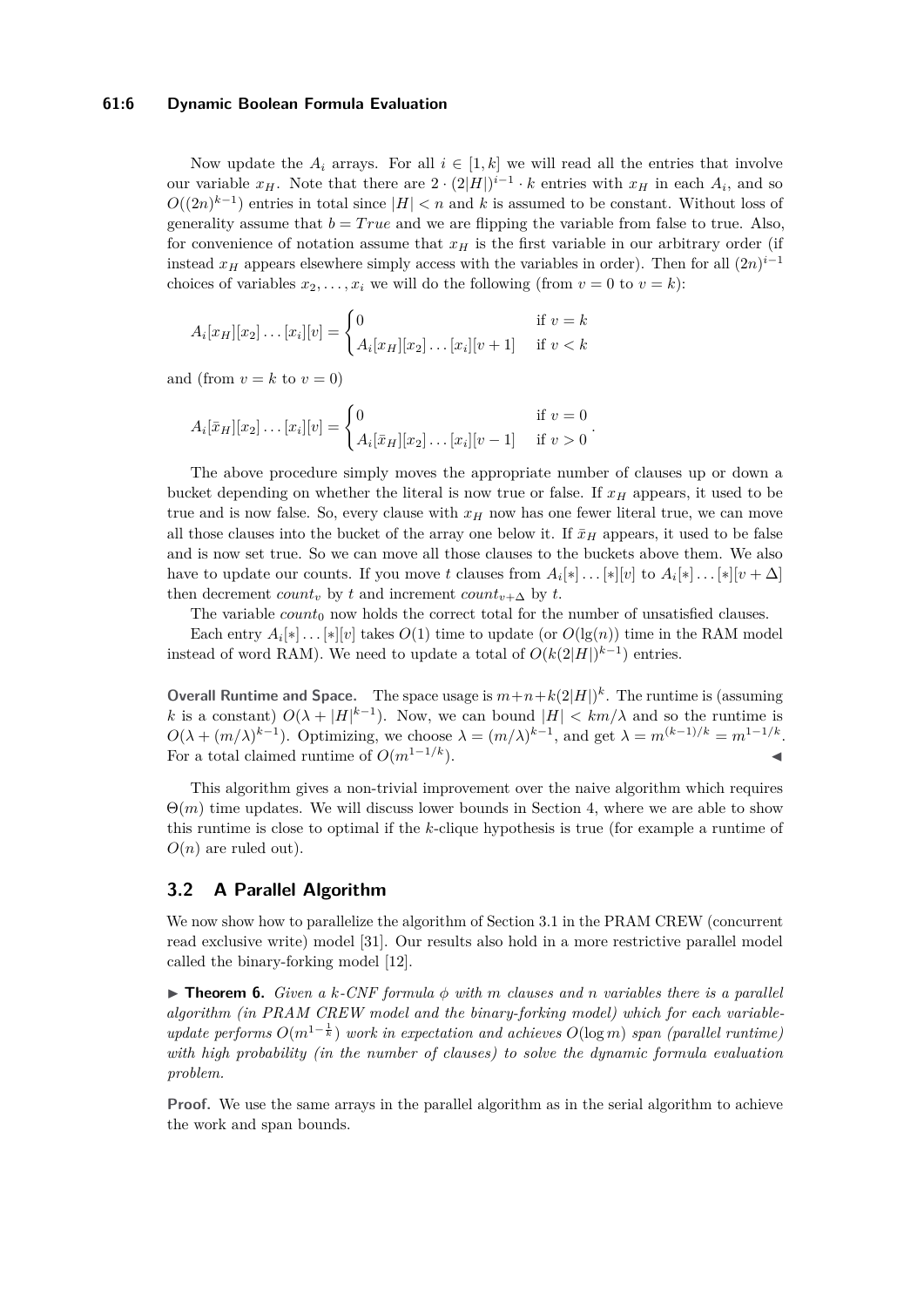**Updates for low frequency variables.** There are at most  $\lambda$  clauses where low frequency variable *x<sup>L</sup>* might appear. For each clause *c* where *x<sup>L</sup>* appears, we do the following. Without loss of generality assume that clause *c* has *i* high-frequency variables  $x_1, x_2, \ldots, x_i$  and has  $\ell$ true literals before flipping  $x_L$ . Let  $\ell + \Delta$  be the number of true literals in *c* after the flip.

We update  $A_i[x_1] \ldots [x_i][\ell], A_i[x_1] \ldots [x_i][\ell + \Delta], \text{count}_{\ell}, \text{and } \text{count}_{\ell+\Delta} \text{ for each clause } c$ where  $x_L$  appears.

It might happen that multiple clauses trigger updates to the same entry  $A_i$  or count $\ell$ . since multiple clauses may have the same set of high-frequency variables and the same number of true literals. When multiple updates try to edit the same entry in parallel, write-write conflicts (race conditions) arise which lead to incorrect answers. We resolve race condition using  $O(\lambda)$  extra space as follows.

Since  $x_L$  is a low-frequency variable,  $x_L$  could appear in  $\lambda$  clauses at most. Suppose that each  $A_i[x_1] \ldots [x_i][\ell]$  has an ID. We allocate two arrays each of size  $O(\lambda)$ . One array is used to compute the count*ℓ*s and the other array is used to compute the *Ai*s. For each of the *λ* clauses, we allocate a designated *O*(1) space in each array. Recall that count*<sup>ℓ</sup>* denotes the number of clauses with *ℓ* literals set true. We would like to update count*<sup>ℓ</sup>* after flipping variable *xL*.

We now describe how we decrement  $count_{\ell}$  and increment  $count_{\ell+\Delta}$  for each clause *c*. Each *c* computes corresponding  $count_\ell$  and  $count_{\ell+\Delta}$  (as in the serial version) in  $O(k)$  time (*k* is a constant here) and write them in the designated location in the array allocated to compute count*<sup>ℓ</sup>* (see Figure [1](#page-14-12) in the Appendix [A\)](#page-14-13). We perform *semisort* [\[13\]](#page-13-15) (i.e. collect equal values in groups) on the array so that all the count<sub>i</sub> comes before all the count<sub>i</sub> where  $i < j$ . The randomized semisort algorithm [\[13\]](#page-13-15) performs  $O(\lambda)$  work in expectation and takes  $O(\log \lambda)$  parallel time with high probability. After that we do a binary reduction to get the correct count<sub>i</sub>s. We do this binary reduction in  $O(\log \lambda)$  parallel time. Note that we avoid race conditions by updating count<sub>i</sub> in different locations.

Similar analysis holds to calculate the  $A_i$ s where we store the the value of the  $A_i$ s according to their IDs. Hence, a low frequency is updated in  $O(\log \lambda)$  parallel time and uses  $O(\lambda)$  extra space.

**Updates for high frequency variables.** We do not parse the clauses where the high frequency variable occurs. Instead, we update the corresponding  $A_i$ s and count $i$ s as follows.

(from  $v = 0$  to  $v = k$ ):

$$
A_i[x_H][x_2]\dots[x_i][v] = \begin{cases} 0 & \text{if } v = k \\ A_i[x_H][x_2]\dots[x_i][v+1] & \text{if } v < k \end{cases}
$$

and (from  $v = k$  to  $v = 0$ )

$$
A_i[\bar{x}_H][x_2]\dots[x_i][v] = \begin{cases} 0 & \text{if } v = 0\\ A_i[\bar{x}_H][x_2]\dots[x_i][v-1] & \text{if } v > 0 \end{cases}.
$$

In short, if  $x_H$  appears it used to be true and is now false. So, every clause with  $x_H$  now has one fewer literal true, we can move all those clauses into the bucket of the array one below it. If  $\bar{x}_H$  appears it used to be false and is now set true. So we can move all those clauses to the buckets above them.

We can do all these updates in parallel in  $O(1)$  parallel time. We update the count<sub>*ℓ*</sub> after we update the  $A_i$ s. We update  $O(k \cdot 2|H|^{k-1})$  entries of  $A_i$  where  $x_H$  is present. If we move *t* clauses from  $A_i[*] \dots[*][v]$  to  $A_i[*] \dots[*][v + \Delta]$  then we decrement *count<sub>v</sub>* by *t* and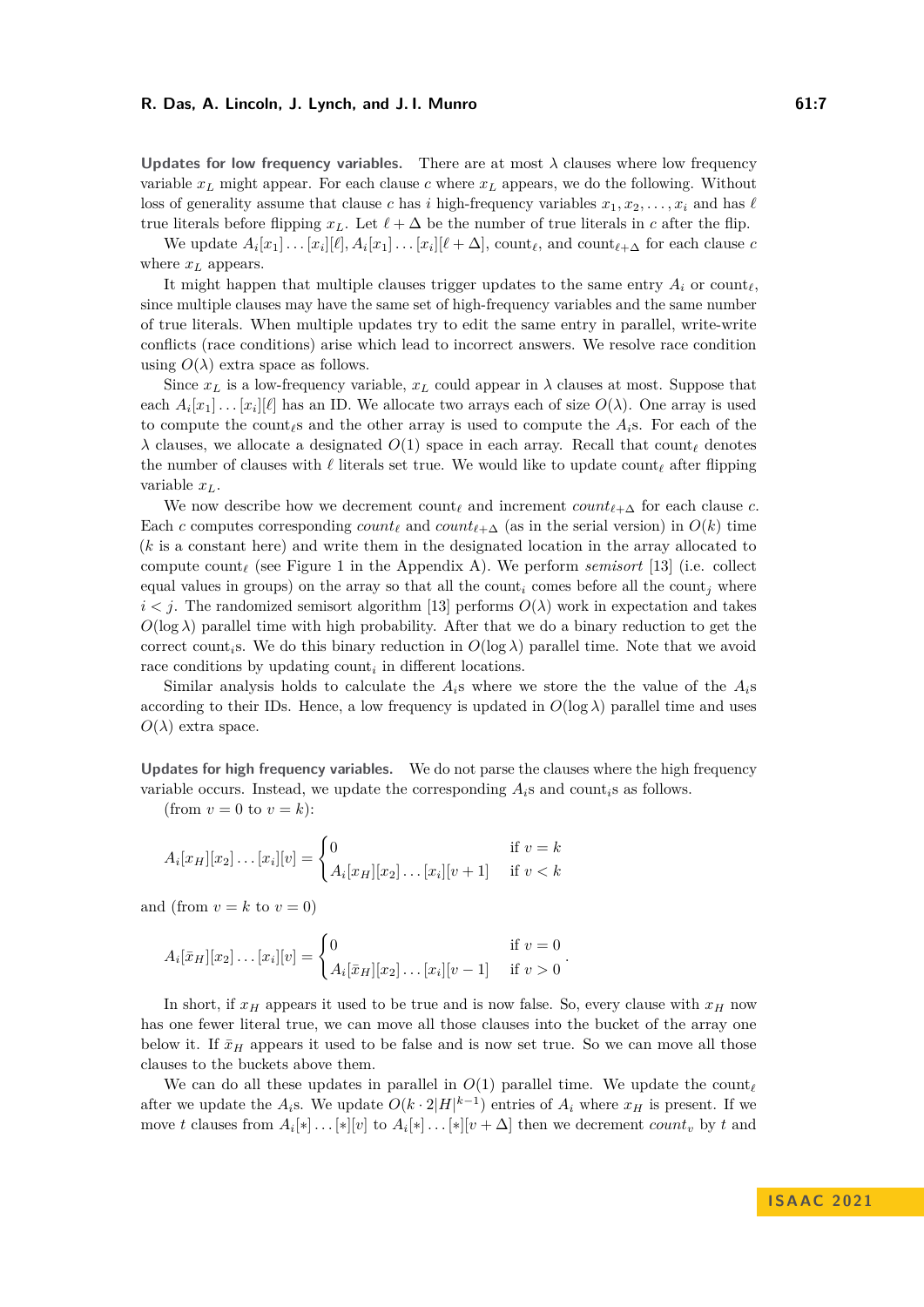## **61:8 Dynamic Boolean Formula Evaluation**

increment *count*<sub>*v*+ $\Delta$ </sub> by *t*. As multiple  $A_i$  entries may update the same count<sub>*i*</sub> entry, we use an array of  $O(k \cdot 2|H|^{k-1})$  extra space to avoid the race condition for parallel updates. Like before, we semisort the array based on the *v* of  $A_i[*] \dots[*][v]$ . Then we perform a parallel sum of the the entries with the same *v* and then add/subtract this sum to count*<sup>i</sup>* . Combining all these the span to update a high frequency variable is  $O(\log |H|) = O(\log n)$ .

As we set  $\lambda = m^{1-\frac{1}{k}}$ , the span to update a low frequency variable is  $O(\log \lambda) = O(\log m)$ and a high frequency variable is  $O(\log n)$ . Since we do not increase the work asymptotically, the work in this parallel algorithm remains the same as in the serial version. Hence, total work performed is  $O(\lambda) = O(m^{1-\frac{1}{k}})$  in expectation. The span is  $O(\log m)$  w.h.p. due to semisort.

We could replace the randomized semisort algorithm with a deterministic sorting algorithm. Cole-Ramachandran's [\[19\]](#page-13-16) deterministic sorting algorithm performs *O*(*x* log *x*) work and takes  $O(\log x \log \log x)$  span to sort x items in the binary-forking model (in PRAM CREW model also) giving the following theorem.

 $\triangleright$  **Theorem 7.** *Given a k-CNF formula*  $\phi$  *with m clauses and n variables there is a deterministic parallel algorithm (in PRAM CREW model and the binary-forking model) which for each variable update performs O*(*m*1<sup>−</sup> <sup>1</sup> *<sup>k</sup>* log *m*) *work and achieves O*(log *m* log log *m*) *span (parallel running time) to solve the dynamic formula evaluation problem.*

# <span id="page-7-0"></span>**4 Lower Bounds for Dynamic Formula Evaluation**

In this section we present lower bounds for the dynamic formula evaluation problem on *k*-CNF formulas. First, we present an unconditional linear lower bound on the space of the data-structure. Next, we present a series of conditional lower bounds on the running times of preprocessing, updates, and queries. These are based on the *k*-Clique Hypothesis. This culminates in an average-case lower bound for random updates to the variables based on counting *k*-cliques in Erdős-Rényi graphs. Finally, we present a conditional lower bound on the span of the algorithm in the binary forking model. Recall that we are treating *k* as a constant in this section.

# **4.1 Linear Space Lower Bound**

We show a space lower bound linear in the number of variables by a reduction from INDEX [\[33\]](#page-14-14). Details can be found in the Appendix.

▶ **Theorem 8.** *Every randomized algorithm for dynamic-formula-evaluation which correctly decides that the formula for each variable flip (with n variables, O*(*n*) *clauses, and clause size at least* 2*) is satisfied or not with probability strictly larger than*  $1/2$ *, uses*  $\Omega(n)$  *space in the worst case.*

# **4.2 The** *k***-Clique Hypotheses and a General Reduction**

<span id="page-7-1"></span>We give these lower bounds from hypotheses related to the *ℓ*-clique problem. We will use *k* for the *k*-CNF Dynamic Counting Boolean Formula problem we reduce to. First, let us present a generic reduction from all *ℓ*-clique instances to a dynamic formula evaluation formula *ϕ* on  $n = |V|$  variables, where each given instance of  $\ell$ -clique will correspond to a single setting of the variables *X*.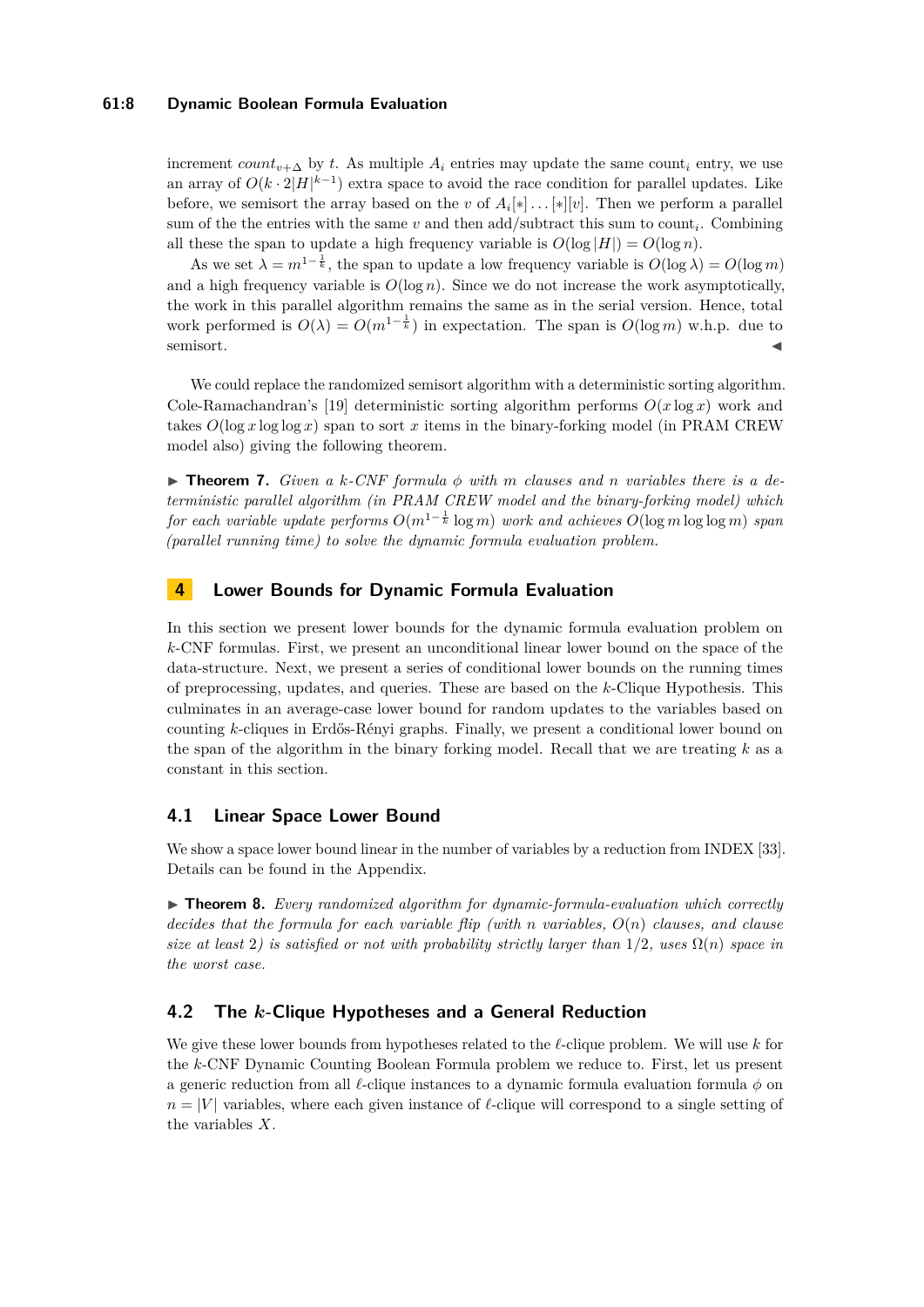▶ **Lemma 9.** *Consider a graph G, where we have not yet decided what edges exist or don't. There are* |*V*| *vertices and*  $\binom{|V|}{2}$  *potential edges. There exists a formula*  $\phi_{\ell}$  *with*  $n = \binom{|V|}{2}$ *variables, width*  $k = \binom{\ell}{2}$  *clauses, and a total of*  $m = \binom{|V|}{\ell}$  *clauses such that when the n variables X are set with a* 1 *if the edge exists in G and* 0 *if the edge doesn't exist then the number of false clauses in*  $\phi_{\ell}(X)$  *corresponds to the number of k cliques in G*.

Next we want a useful lemma which will help us bound the preprocessing time. We will use many smaller instances of the clique problem so that our number of update calls to our data-structure is large compared to its initial size. Variations on this lemma are folklore, but a proof is provided for completeness.

<span id="page-8-0"></span>▶ **Lemma 10.** *Assume (existence/counting/parity) (combinatorial) ℓ-clique requires*  $|V|^{c\ell(1-o(1))}$  *time for some constant c.* Let  $T(\cdot)$  be the time to solve a single instance *when given a list of instances. Then giving correct answers to*  $g^{\ell}$  *instances each of size*  $|U| = \ell |V|/g$  takes  $g^{\ell}T(|U|)$  *time which is at least*  $|V|^{c\ell(1-o(1))}$  *time.* 

*Consider value*  $0 < d < c \leq 1$  *where we insist that*  $(\ell|V|/g)^{\ell} = \Theta(|V|^{d\ell})$  *then*  $T(|U|)$ *requires at least*  $|U|^{(\frac{c-1+d}{d})\ell(1-o(1))}$  *time.* 

**Proof.** Partition the vertex set into  $V_1, \ldots, V_g$  each partition of size  $|V|/g$ . Now we form  $g^{\ell}$  instances each of size at most  $|U| = \ell |V|/g$ . These instances are all possible choices of at most *ℓ* of our vertex sets merged together. Using inclusion exclusion we can count the number of cliques in the original graph using calls to these problems. This inclusion and exclusion also allows parity to solve parity. We will find a clique in these instances if and only if there is at least one clique in the original graph.

Given this reduction we can solve a (existence/counting/parity) (combinatorial) *ℓ*-clique problem with answers to  $g^{\ell}$  instances each of size  $|U| = \ell |V|/g$ , giving the first statement.

For the second statement note that  $g = \Theta(|V|^{1-d})$ . Then note that  $|U| = \Theta(|V|^d)$ . Now we can say that  $T(|U|)$  must be at least  $|V|^{(c-1+d)\ell(1-o(1))}$  time. So, in terms of  $|U|$ ,  $T(|U|)$ must be at least

$$
|U|^{(\frac{c-1+d}{d})\ell(1-o(1))}.
$$

Note that when  $c = 1$  you get no loss in efficiency regardless of the constant  $d < 1$  you pick. This case of  $c = 1$  happens for combinatorial  $\ell$ -clique. It is why we use it as an example. It simplifies the reduction to not worry about the loss that comes from a large *d*.

## <span id="page-8-1"></span>**4.3 From the Combinatorial k-Clique Hypothesis**

Using the reduction in the prior section, we give a lower bound from the combinatorial *ℓ*-clique hypothesis. Note how we choose the value of *d* for the reduction from Lemma [10.](#page-8-0) We want *d* to be small so that our preprocessing time is small. This is what will cause inefficiency in the future reductions when  $c \neq 1$ ; we loose efficiency in the reduction when *d* is small.

<span id="page-8-2"></span>▶ **Theorem 11.** *Assume ℓ is a constant. If the combinatorial ℓ-clique hypothesis is true then any combinatorial algorithm* A *for the Dynamic Counting Boolean Evaluation problem,*  $U(n, m, k)$ *, with polynomial preprocessing time*  $P(n, m, k) = poly(n) \cdot poly(m) \cdot poly(k)$  *requires m*<sup>(1−*k*<sup>-1/2</sup>)(1−*o*(1)) *time.* We can also state the lower bound in terms of the number of variables</sup> *n*, in which case  $U(n, m, k)$  requires at least  $n^{(1-o(1))(\sqrt{2k}-2)/2}$  time.

**I S A AC 2 0 2 1**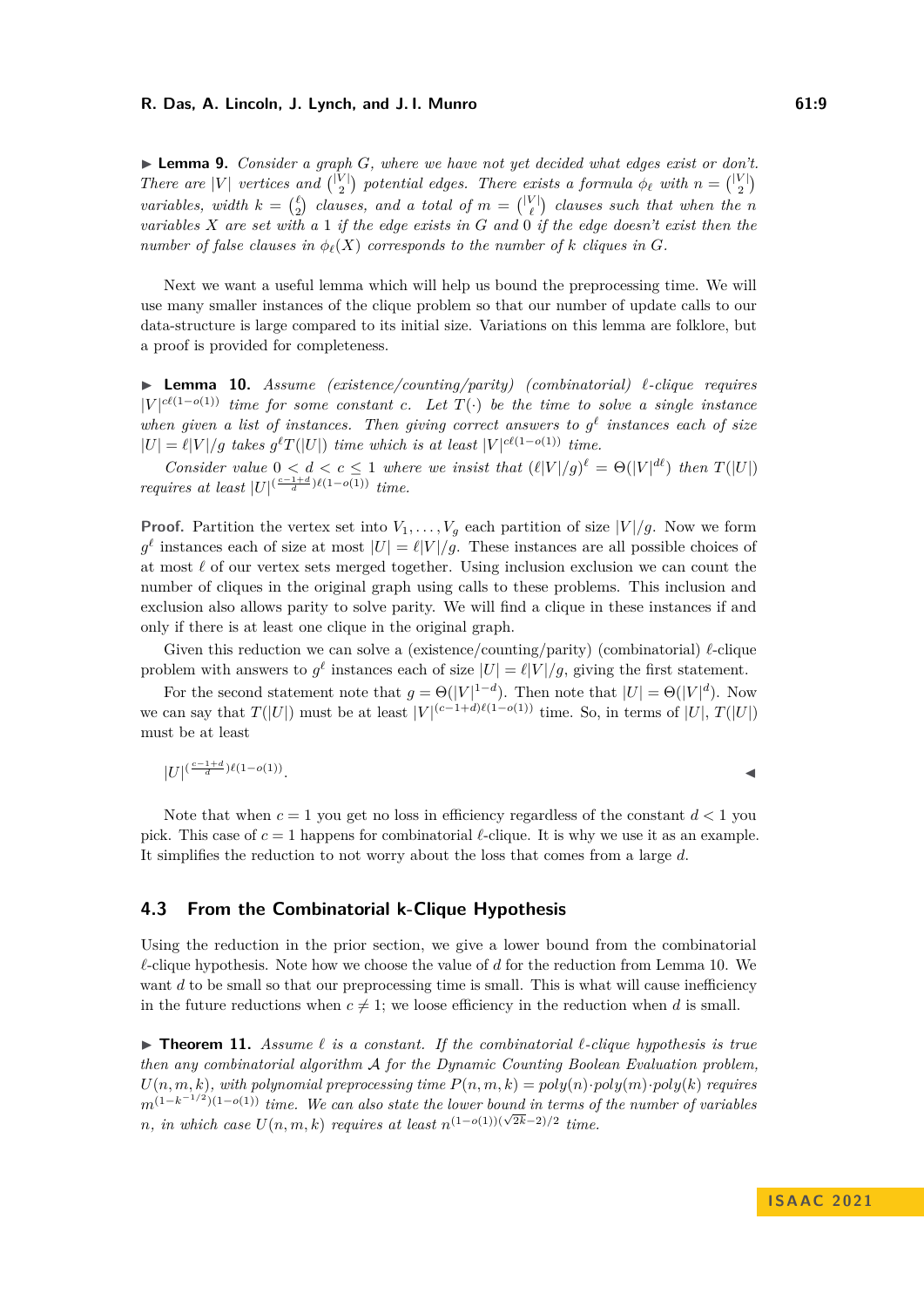# **4.4 From the** *k***-Clique Hypothesis**

We will now use the same reduction style as the previous section. However, now *c* from Lemma [10](#page-8-0) will be  $c = \omega/3$  instead of 1. Here  $\omega$  is the matrix multiplication exponent constant. The analysis proceeds similarly to that of Section [4.3.](#page-8-1) Details are in the Appendix.

<span id="page-9-2"></span>▶ **Theorem 12.** *Assume ℓ is a constant. If the ℓ-clique hypothesis is true then any algorithm* A *for the Dynamic Counting Boolean Evaluation problem, U*(*n, m, k*)*, with polynomial preprocessing time*  $P(n, m, k) = O(m)$  *requires*  $m^{\left(\frac{2\omega-3}{3} - k^{-1/2}\right)(1-o(1))}$  *time.* We can also state the lower bound in terms of the number of variables *n*, in which case  $U(n, m, k)$  requires *at least*  $n^{\frac{2\omega-3}{6}\sqrt{2k}-1-o(\sqrt{k})}$  *time.* 

# **4.5 Random Input Implications**

Our goal is to show that with a worst-case fixed formula, specifically our *k*-clique formula, it is still hard to evaluate updates to the formula when the *updates are random*. We will show lower bounds against algorithms which always correctly implement updates, but, are allowed error when responding to queries. The queries this dynamic formula evaluation algorithm must support are queries on the number of falsified clauses.

For this result we will use a theorem from  $[26]$ <sup>[1](#page-9-0)</sup>. At a high level, they show that the counting/parity *l*-clique problem requires just as long over the uniform average-case distribution as it does in the worst-case when *l* is a constant. First we will define the model of average-case inputs we are considering.

▶ **Definition 13.** *Let Average-Case counting dynamic formula evaluation (AC#DFE) be the problem where you are given a worst-case formula to evaluate but random (so average-case) updates on the variables. More specifically, you are given a worst-case formula ϕ, and a series of updates where each update flips the assignment of a uniformly random chosen variable. A data structure D for AC#DFE with error probability*  $\epsilon$  *takes as input a worst-case*  $\phi$  *and after each random update answers the count of the number of false clauses in the formula with probability*  $1 - \epsilon$ *.* 

▶ **Definition 14** (Erdős-Rényi graphs)**.** *Create a graph with* |*V* | *vertices and no edges to start with. Now, for every pair of vertices in the graph iid include an edge between them with probability* 1*/*2*. Thus, every potential edge in the graph appears with probability* 1*/*2 *independently from all other edges.*

Now we can describe one theorem from [\[26\]](#page-13-9). First we start by using a piece of their notation. Define  $CC_2^{(\ell)}(G)$  as the parity of the count of the number of  $\ell$  cliques in  $G$ .

<span id="page-9-1"></span>▶ **Theorem 15** (Average-Case *ℓ*-clique [\[26,](#page-13-9) Theorem 2])**.** *For every integer ℓ* ≥ 3*, there is a* randomized reduction of computing  $CC_2^{(\ell)}$  on the worst-case *n*-vertex graph to correctly *computing*  $CC_2^{(\ell)}$  on at least a 1 – exp( $-\ell^2$ ) *fraction of the n-vertex graphs such that the reduction runs in time*  $O(n^2)$ , makes  $\exp(\ell^2)$  queries, and has error probability at most  $1/3$ .

So, up to sub-polynomial factors, average-case counting and parity *ℓ*-clique are just as hard on average as worst-case parity *ℓ*-clique. Now, we can use these reductions to show lower bounds for our problem with random inputs. First, we will show that if you start

<span id="page-9-0"></span><sup>&</sup>lt;sup>1</sup> For an alternate presentation of the parity proof of this result see [\[15\]](#page-13-17). The formulation from [\[26\]](#page-13-9) is easier to build on in this case.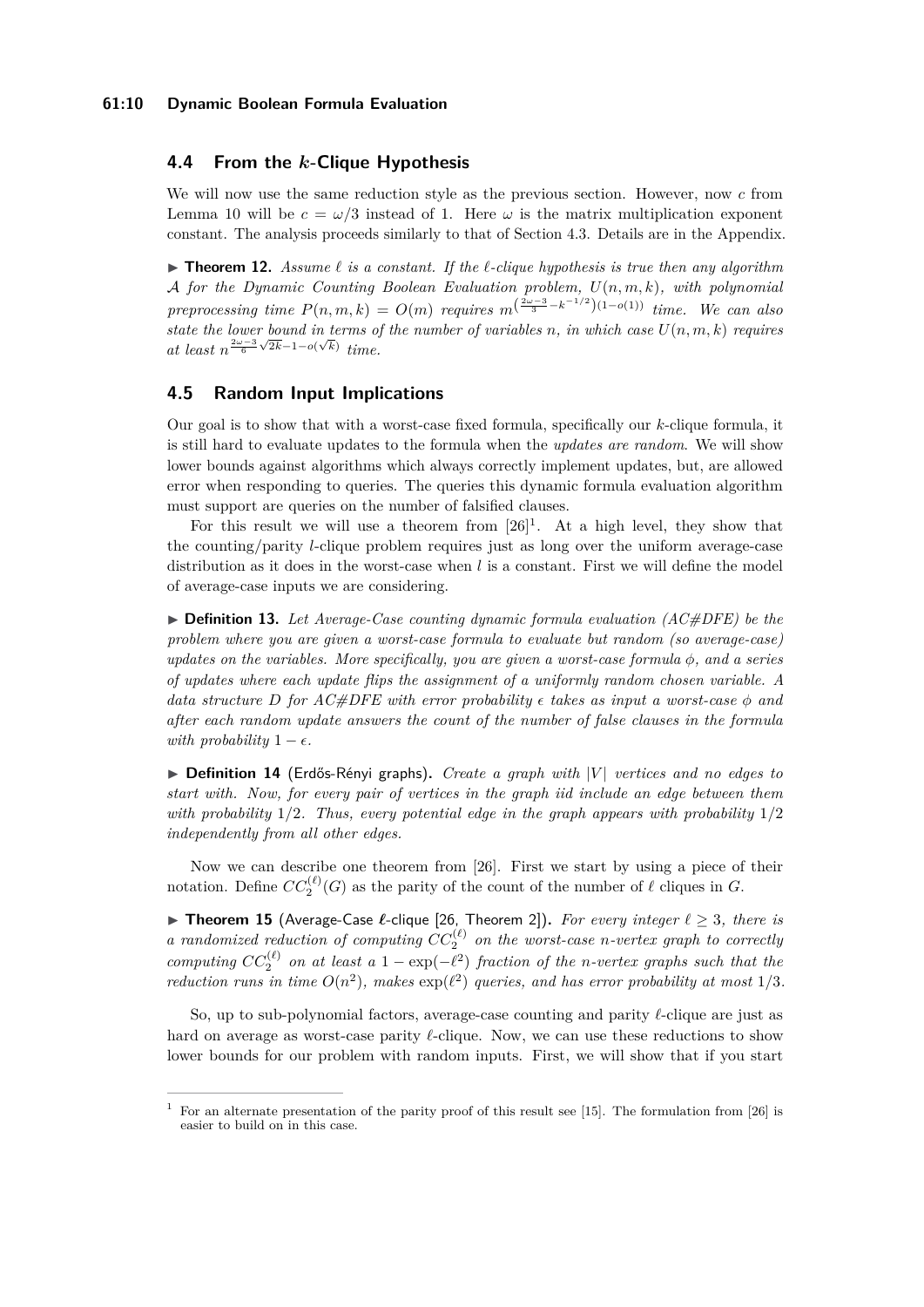from a graph and make  $\binom{n}{2}$  lg<sup>2</sup>(*n*) random edge flips the resulting graph is drawn from a distribution that has total variation distance less than  $2^{-\Omega(\lg^2(n))}$  from an Erdős-Rényi graph. Note that, on an intuitive level, this means that when we sample from our edge flipping distribution we "look like" we are sampling an Erdős-Rényi graph a  $1 - 2^{-\Omega(\lg^2(n))}$  fraction of the time. Since our reduction represents edges as variables, flipping a random variable is like flipping an edge in the original graph, and we want to argue that after not too many flips we have a random looking graph.

<span id="page-10-0"></span>▶ **Lemma 16.** *Given a graph G let the procedure F be the process of selecting a uniformly random pair of vertices*  $(u, v)$  *and either deleting edge*  $(u, v)$  *it if it exists or inserting*  $(u, v)$ *if it doesn't exist.*

*If we run the procedure*  $F \Theta\left(\binom{n}{2}lg^2(n)\right)$  *times on any graph G the resulting distribution over graphs has total variation distance at most*  $n^{2-\Omega(\lg(n))}$  *from the distribution over Erdős-Rényi graphs.*

The high level idea for the reduction is to take the worst-case reduction from the prior section and at the last step add the randomized reduction. Specifically, in the worst case we show that solving a list of instances  $G_1, \ldots, G_x$  is still hard. Now, for the average-case we will use the [\[26\]](#page-13-9) reduction to turn each  $G_i$  into  $\exp(\ell^2)$  queries on random graphs, call these  $G_i^{(1)}, \ldots, G_i^{(\exp(\ell^2))}$ . Note that these graphs each look random, but have correlations. So, we can't ask the same AC#DFE data structure about two of these. However, we can spin up  $\exp \ell^2$  instances of data structures for AC#DFE:  $D_1, \ldots, D_{\exp(\ell^2)}$ . We will, implicitly, give the data structure  $D_j$  graphs  $G_1^{(j)}, \ldots, G_x^{(j)}$ . These will be totally uncorrelated (each are randomized under different random bits). This will correspond to random updates on variables (which in our worst-case reduction co respond to edges in the graph).

We will show in this next theorem that even with random updates, the same lower bounds hold (up to factors in time of  $2^{2k}$ , which if *k* is a constant is simply a constant).

 $\triangleright$  **Theorem 17.** Let *k* be a constant. Say there is a data structure D that can solve *the AC#DFE problem on worst-case k-CNF formulas*  $\phi$  *with error*  $\epsilon < \exp(-2k)/3$  *with*  $P_D(n,m,k)$  *pre-processing time and*  $U_D(n,m,k)$  *time per query and update. We will note the lower bounds for combinatorial D from the combinatorial ℓ-clique hypothesis. We will also note the lower bound for general D from the ℓ-clique hypothesis.*

- *If D is a combinatorial data structure, the combinatorial ℓ-clique hypothesis is true, and*  $P_D(n,m,k) = poly(n) \cdot poly(m) \cdot poly(k)$ , then  $U_D(n,m,k)$  requires  $m^{(1-k^{-1/2})(1-o(1))}$ *time. We can also state the lower bound in terms of the number of variables n, in which case*  $U_D(n, m, k)$  *requires at least*  $n^{(1-o(1))(\sqrt{2k}-2)/2}$  *time.*
- $\blacksquare$  *If the ℓ*-*clique hypothesis is true and*  $P_D(n,m,k) = O(m)$  *then*  $U_D(n,m,k)$  *requires*  $m^{(\frac{2\omega-3}{3}-k^{-1/2})(1-o(1))}$  *time. We can also state the lower bound in terms of the number of variables n*, *in which case*  $U_D(n,m,k)$  *requires at least*  $n^{\frac{2\omega-3}{6}}$  $\sqrt{2k-1-o(\sqrt{k})}$  *time.*

**Proof.** First, let us describe the general reduction regardless of the hypothesis we start with. We take the list of  $|V|^{\ell(1-d)}$  sub-problems  $G_1, \ldots, G_{|V|^{\ell(1-d)}}$  and on each instance individually we run the reduction from Theorem [15.](#page-9-1) So we take each problem,  $G_i$ , of size  $|V|^d$  and use Theorem [15](#page-9-1) to make a list of  $s = \exp(\ell^2)$  queries  $G_i^{(1)}, \ldots, G_i^{(s)}$ . Now, we spin up *s* different instances of *D*, call them  $D_1, \ldots, D_s$ . Consider sampling the updates from  $G_i^{(j)}$ to  $G_{i+1}^{(j)}$  uniformly at random from all random series of updates of length  $s = \Theta(n^2 \lg^2(n))$ that flip edges to  $G_{i+1}^{(j)}$ . Because every variable corresponds to an edge in the graph flipping a variable and flipping an edge is a one to one relationship. So, after this series of flips that look uniformly random up to a TVD of  $n^{\Omega(\lg(n))}$  (by Lemma [16\)](#page-10-0) we get the answer to the number of  $\ell$ -cliques in  $G_{i+1}^{(j)}$ ! By the claims of the Theorem statement each  $D_j$  has an error rate of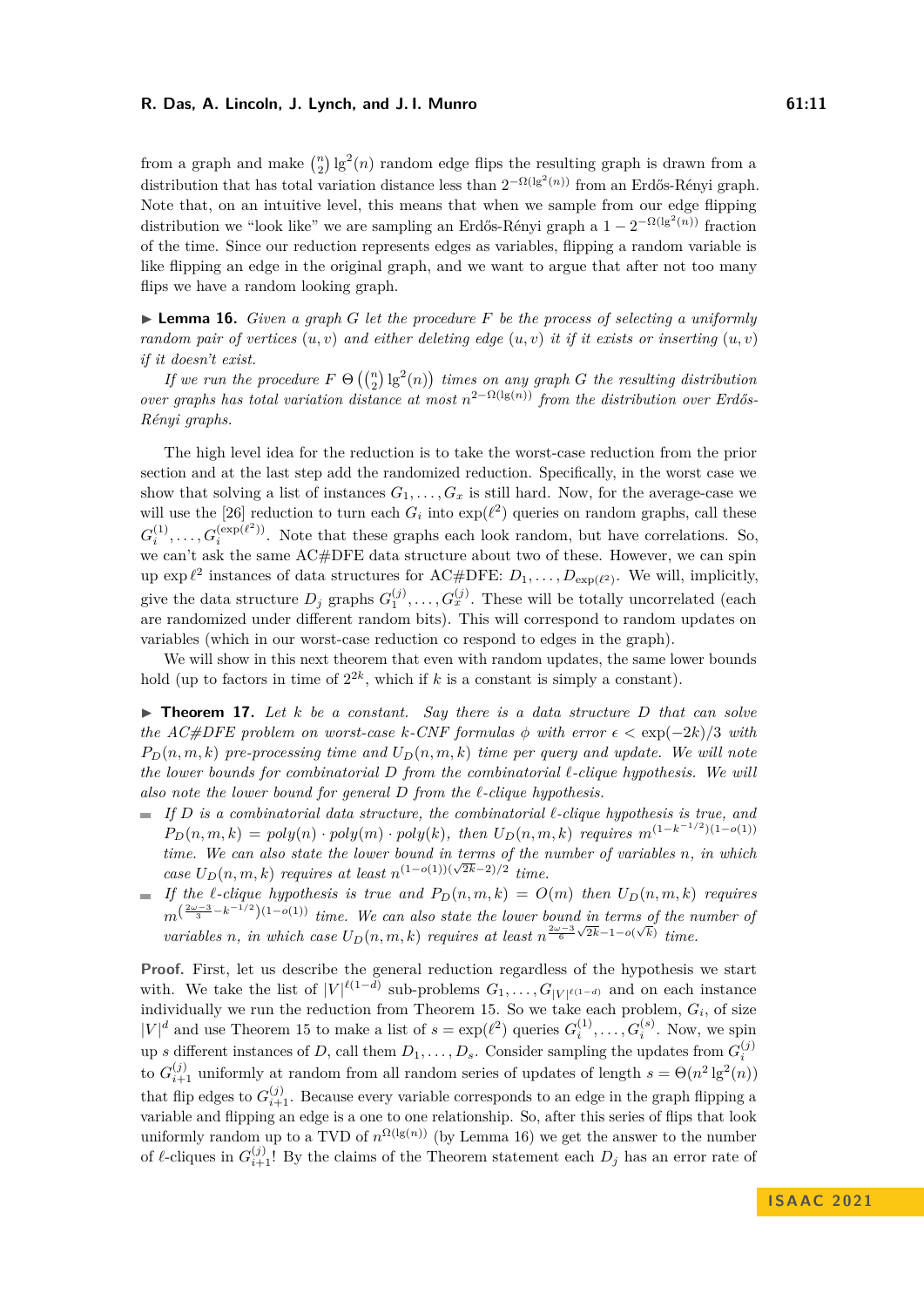## **61:12 Dynamic Boolean Formula Evaluation**

 $\epsilon < \exp(-2k)/3$  on the random updates of the average-case distribution of AC#DFE our TVD tells us that the error rate of  $D_j$  on this "nearly random" set of updates is at most  $\epsilon + n^{\Omega(\lg(n))}$ . Now note that if each instance  $D_1, \ldots, D_s$  gives us the correct answer we can correctly answer our query on all *G<sup>i</sup>* by Theorem [15.](#page-9-1) So, we get a correct answer on the worst-case  $G_i$  with probability  $2/3 - \exp(\ell^2) n^{-\Omega(\lg(n))}$ , note this is large enough that this procedure can be repeated to boost this probability. Note this means we get the same lower bounds as we did in the worst-case, but with an overhead of  $\exp(\ell^2)$  which is a constant from our perspective.

First we discuss the combinatorial *k*-clique case. Start by taking the reduction from Theorem [11.](#page-8-2) So if *D* is a combinatorial data structure, the combinatorial *ℓ*-clique hypothesis is true, and  $P_D(n, m, k) = poly(n) \cdot poly(m) \cdot poly(k)$ , then  $U_D(n, m, k)$  requires  $m^{(1-k^{-1/2})(1-o(1))}$  time. We can also state the lower bound in terms of the number of variables *n*, in which case  $U_D(n, m, k)$  requires at least  $n^{(1-o(1))(\sqrt{2k}-2)/2}$  time.

Finally, we will address the *ℓ*-clique hypothesis. As before we will get the same lower bounds, up to a factor of  $exp(\ell^2)$  which is a constant from our perspective. So if the  $\ell$ -clique hypothesis is true and  $P_D(n, m, k) = O(m)$  then  $U_D(n, m, k)$  requires  $m^{\left(\frac{2\omega-3}{3} - k^{-1/2}\right)(1 - o(1))}$ time. We can also state the lower bound in terms of the number of variables *n*, in which case  $U_D(n,m,k)$  requires at least  $n^{\frac{2\omega-3}{6}\sqrt{2k}-1-o(\sqrt{k})}$  time.

# **4.6 Span Lower Bound in the Binary-Forking Model**

In the Appendix we prove an  $\Omega(\log n)$  span lower bound in the binary forking model. This lower bound only requires that the work of the algorithm is  $\Omega(n^c)$  for some constant *c*, and is thus a weaker condition than the *k*-Clique Hypothesis.

 $\triangleright$  **Theorem 18.** The span per update for dynamic boolean formula evaluation is  $\Omega(\log n)$  in *the binary forking model.*

# **5 Conclusion and Open Problems**

Defining Dynamic Boolean Formula Evaluation and giving a data-structure with sub-linear update time is an important first step in characterizing the complexity of this problem. Our data-structure is simple enough and provides a large enough benefit for small *k* that we hope it will inspire practical implementations. On the theoretical side, although we give upper and lower bounds that show roughly what the complexity of this problem should be, there is still a significant gap between them and plenty of room to generalize both types of results.

With a more careful analysis both our algorithms and lower bounds should hold for some small super-constant *k*. Improving this analysis may be of interest, but more importantly finding both algorithms and lower bounds that work for a greater range of *k*, especially when  $k = m^c$  for some constant *c*.

Closing the gap between our lower and upper bounds is one obvious open question. The conditional lower bound giving  $\frac{1}{\sqrt{2}}$  $\frac{1}{k}$  comes directly cliques containing  $l^2$  edges. Thus perhaps one should be trying to use graph problems with sparse structures rather than dense ones. However, one needs to be careful because there is only a single *k*-clique on *k* vertices whereas there can be many isomorphic sparse structures. The larger issues comes from the factor of the matrix multiplication constant in our lower bound. We see this disappear with the combinatorial *l*-clique conjecture which suggests either 1) Dynamic Boolean Formula Evaluation can be solved much faster, but doing so will likely require linearalgebraic techniques or some other fundamentally different approach, 2) we need a slightly more clever reduction. A common solution to strengthening "combinatorial" fine-grained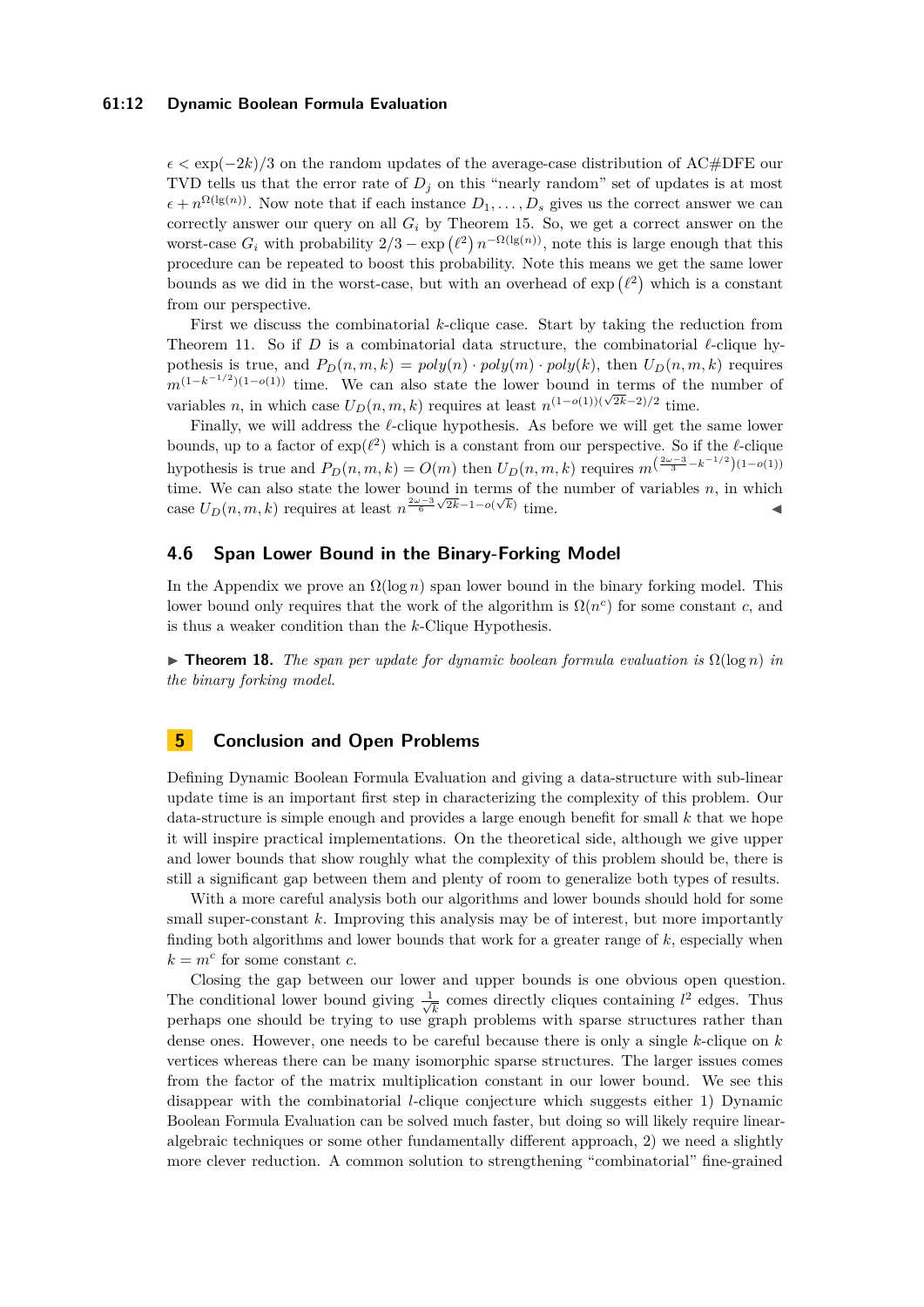assumptions is to move to a weighted version of the problem. However, the OR of variables is symmetric under permutation and thus does not appear to be something that supports any sort of arithmetic at the clause level. Further, our algorithms fundamentally require this symmetry and will fail when trying to generalize in this direction.

Further, it would be interesting to have conditional lower bounds for the pure Dynamic Boolean Formula problem rather than the counting version which seems much stronger. Both giving lower bounds for more restricted versions of the problem and generalizing the algorithm to handle more general formulas seems of interest. Generalizing the depth of the formula (no longer requiring CNF form) is another obvious direction.

We believe that a  $log(n)$ -span lower bound should hold in a stronger model such as CREW PRAM. Both improved lower bounds and whether there are better algorithms in stronger concurrent data-structures models remains an interesting question to explore. Depth 2 Boolean formulas being in AC0 strongly suggests at least this special case should be able to be parallelized more efficiently, perhaps at the cost of work-efficiency.

One obvious problem to consider is a version of Dynamic Boolean Formula Evaluation in which the formula itself can be altered, instead of or in addition to the values of the variables. These problems are equivalent in the DynamicSAT case, but looking for sub-linear update cost we have much less leeway in the efficiency of this reduction. We believe minor alterations to our current algorithm will allow it to handle the insertion and deletion of literals and clauses with the same amortized worst-case cost by simply rebuilding the table whenever variables pass some threshold for their frequency of appearing in clauses. However, de-amortizing this does not seem at all obvious.

#### **References**

- <span id="page-12-6"></span>**1** Amir Abboud, Arturs Backurs, Karl Bringmann, and Marvin Künnemann. Fine-grained complexity of analyzing compressed data: Quantifying improvements over decompress-andsolve. In Chris Umans, editor, *58th IEEE Annual Symposium on Foundations of Computer Science, FOCS 2017, Berkeley, CA, USA, October 15-17, 2017*, pages 192–203. IEEE Computer Society, 2017. [doi:10.1109/FOCS.2017.26](https://doi.org/10.1109/FOCS.2017.26).
- <span id="page-12-5"></span>**2** Amir Abboud, Arturs Backurs, and Virginia Vassilevska Williams. If the current clique algorithms are optimal, so is valiant's parser. In Venkatesan Guruswami, editor, *IEEE 56th Annual Symposium on Foundations of Computer Science, FOCS 2015, Berkeley, CA, USA, 17- 20 October, 2015*, pages 98–117. IEEE Computer Society, 2015. [doi:10.1109/FOCS.2015.16](https://doi.org/10.1109/FOCS.2015.16).
- <span id="page-12-0"></span>**3** Amir Abboud and Virginia Vassilevska Williams. Popular conjectures imply strong lower bounds for dynamic problems. In *2014 IEEE 55th Annual Symposium on Foundations of Computer Science*, pages 434–443. IEEE, 2014.
- <span id="page-12-7"></span>**4** Umut A Acar, Guy E Blelloch, and Robert D Blumofe. The data locality of work stealing. In *ACM symposium on Parallel algorithms and architectures*, pages 1–12, 2000.
- <span id="page-12-1"></span>**5** David Alberts and Monika Rauch Henzinger. Average case analysis of dynamic graph algorithms. In Kenneth L. Clarkson, editor, *Proceedings of the Sixth Annual ACM-SIAM Symposium on Discrete Algorithms, 22-24 January 1995. San Francisco, California, USA*, pages 312–321. ACM/SIAM, 1995. URL: <http://dl.acm.org/citation.cfm?id=313651.313712>.
- <span id="page-12-4"></span>**6** Josh Alman and Virginia Vassilevska Williams. A refined laser method and faster matrix multiplication. *CoRR*, abs/2010.05846, 2020. [arXiv:2010.05846](http://arxiv.org/abs/2010.05846).
- <span id="page-12-2"></span>**7** Marshall Ball, Alon Rosen, Manuel Sabin, and Prashant Nalini Vasudevan. Average-case fine-grained hardness. In *Proceedings of the 49th Annual ACM SIGACT Symposium on Theory of Computing*, pages 483–496, 2017.
- <span id="page-12-3"></span>**8** Marshall Ball, Alon Rosen, Manuel Sabin, and Prashant Nalini Vasudevan. Proofs of work from worst-case assumptions. In *Annual International Cryptology Conference*, pages 789–819. Springer, 2018.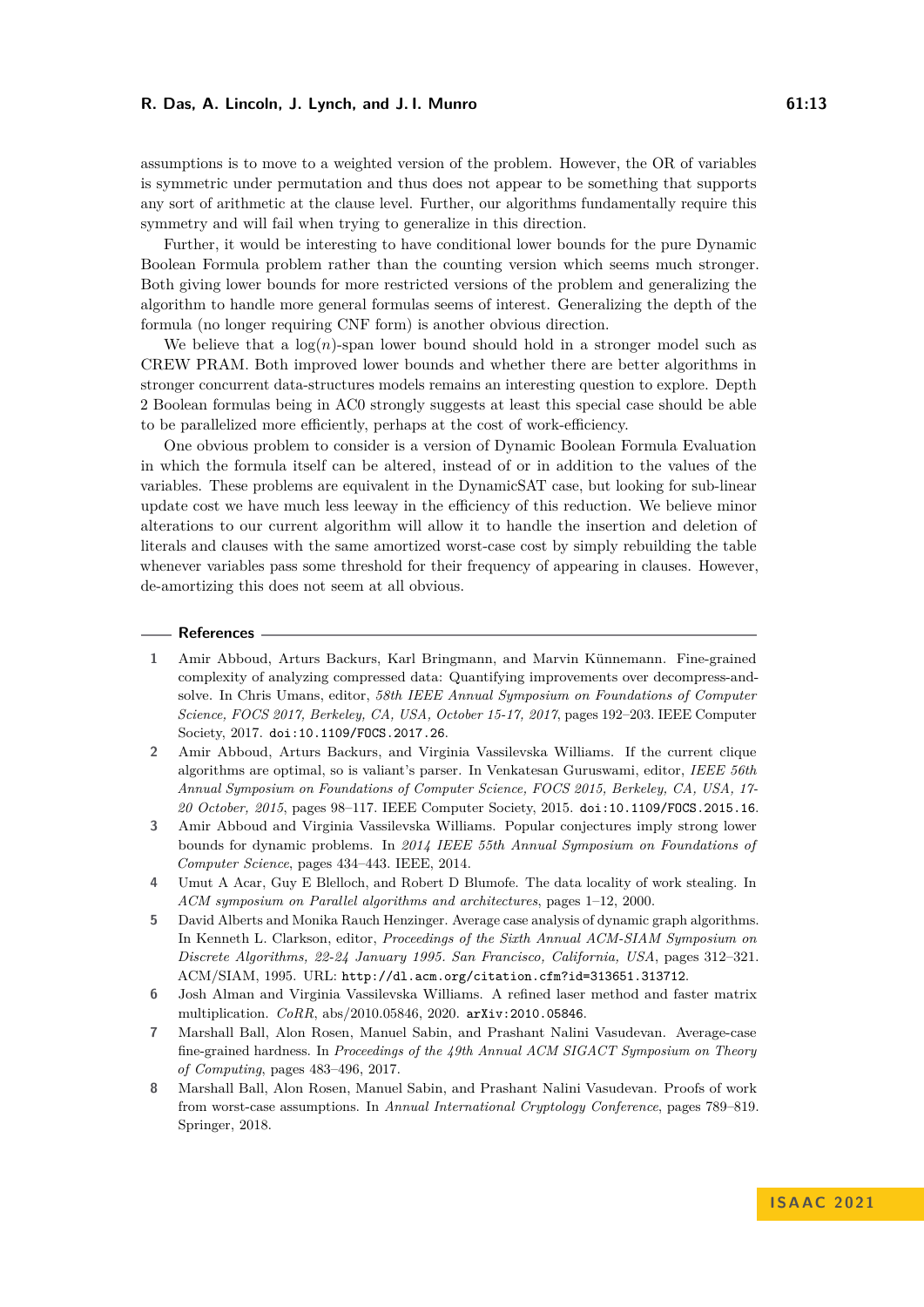## **61:14 Dynamic Boolean Formula Evaluation**

- <span id="page-13-11"></span>**9** Naama Ben-David, Guy E Blelloch, Jeremy T Fineman, Phillip B Gibbons, Yan Gu, Charles McGuffey, and Julian Shun. Parallel algorithms for asymmetric read-write costs. In *ACM Symposium on Parallelism in Algorithms and Architectures*, pages 145–156, 2016.
- <span id="page-13-12"></span>**10** Guy E Blelloch, Rezaul Alam Chowdhury, Phillip B Gibbons, Vijaya Ramachandran, Shimin Chen, and Michael Kozuch. Provably good multicore cache performance for divide-and-conquer algorithms. In *SODA*, volume 8, pages 501–510. Citeseer, 2008.
- <span id="page-13-13"></span>**11** Guy E Blelloch, Jeremy T Fineman, Phillip B Gibbons, and Harsha Vardhan Simhadri. Scheduling irregular parallel computations on hierarchical caches. In *ACM symposium on Parallelism in algorithms and architectures*, pages 355–366, 2011.
- <span id="page-13-10"></span>**12** Guy E Blelloch, Jeremy T Fineman, Yan Gu, and Yihan Sun. Optimal parallel algorithms in the binary-forking model. In *ACM Symposium on Parallelism in Algorithms and Architectures*, pages 89–102, 2020.
- <span id="page-13-15"></span>**13** Guy E Blelloch, Jeremy T Fineman, Yan Gu, and Yihan Sun. Optimal parallel algorithms in the binary-forking model. In *Proceedings of the 32nd ACM Symposium on Parallelism in Algorithms and Architectures*, pages 89–102, 2020.
- <span id="page-13-6"></span>**14** Enric Boix-Adserà, Matthew Brennan, and Guy Bresler. The average-case complexity of counting cliques in erdős-rényi hypergraphs. In *2019 IEEE 60th Annual Symposium on Foundations of Computer Science (FOCS)*, pages 1256–1280. IEEE, 2019.
- <span id="page-13-17"></span>**15** Enric Boix-Adserà, Matthew Brennan, and Guy Bresler. The average-case complexity of counting cliques in erdős-rényi hypergraphs. In David Zuckerman, editor, *60th IEEE Annual Symposium on Foundations of Computer Science, FOCS 2019, Baltimore, Maryland, USA, November 9-12, 2019*, pages 1256–1280. IEEE Computer Society, 2019.
- <span id="page-13-3"></span>**16** S Buss, S Cook, Arvind Gupta, and Vijaya Ramachandran. An optimal parallel algorithm for formula evaluation. *SIAM Journal on Computing*, 21(4):755–780, 1992.
- <span id="page-13-2"></span>**17** Samuel R Buss. The boolean formula value problem is in alogtime. In *Proceedings of the nineteenth annual ACM symposium on Theory of computing*, pages 123–131, 1987.
- <span id="page-13-1"></span>**18** Feng Chen and Grigore Roşu. Towards monitoring-oriented programming: A paradigm combining specification and implementation. *Electronic Notes in Theoretical Computer Science*, 89(2):108–127, 2003.
- <span id="page-13-16"></span>**19** Richard Cole and Vijaya Ramachandran. Resource oblivious sorting on multicores. *ACM Transactions on Parallel Computing (TOPC)*, 3(4):1–31, 2017.
- <span id="page-13-5"></span>**20** Søren Dahlgaard. On the hardness of partially dynamic graph problems and connections to diameter. In *43rd International Colloquium on Automata, Languages, and Programming (ICALP 2016)*. Schloss Dagstuhl-Leibniz-Zentrum fuer Informatik, 2016.
- <span id="page-13-7"></span>**21** Mina Dalirrooyfard, Andrea Lincoln, and Virginia Vassilevska Williams. New techniques for proving fine-grained average-case hardness. *arXiv preprint*, 2020. [arXiv:2008.06591](http://arxiv.org/abs/2008.06591).
- <span id="page-13-0"></span>**22** Evgeny Dantsin, Andreas Goerdt, Edward A. Hirsch, Ravi Kannan, Jon M. Kleinberg, Christos H. Papadimitriou, Prabhakar Raghavan, and Uwe Schöning. A deterministic (2-  $2/(k+1)$ <sup>n</sup> algorithm for *k*-SAT based on local search. *Theor. Comput. Sci.*, 289(1):69–83, 2002. [doi:10.1016/S0304-3975\(01\)00174-8](https://doi.org/10.1016/S0304-3975(01)00174-8).
- <span id="page-13-14"></span>**23** Rathish Das, Shih-Yu Tsai, Sharmila Duppala, Jayson Lynch, Esther M Arkin, Rezaul Chowdhury, Joseph SB Mitchell, and Steven Skiena. Data races and the discrete resource-time tradeoff problem with resource reuse over paths. In *ACM Symposium on Parallelism in Algorithms and Architectures*, pages 359–368, 2019.
- <span id="page-13-8"></span>**24** Akshay Degwekar, Vinod Vaikuntanathan, and Prashant Nalini Vasudevan. Fine-grained cryptography. In *Annual International Cryptology Conference*, pages 533–562. Springer, 2016.
- <span id="page-13-4"></span>**25** Merrick Furst, James B Saxe, and Michael Sipser. Parity, circuits, and the polynomial-time hierarchy. *Mathematical systems theory*, 17(1):13–27, 1984.
- <span id="page-13-9"></span>**26** Oded Goldreich. On counting \$t\$-cliques mod 2. *Electron. Colloquium Comput. Complex.*, 27:104, 2020. URL: <https://eccc.weizmann.ac.il/report/2020/104>.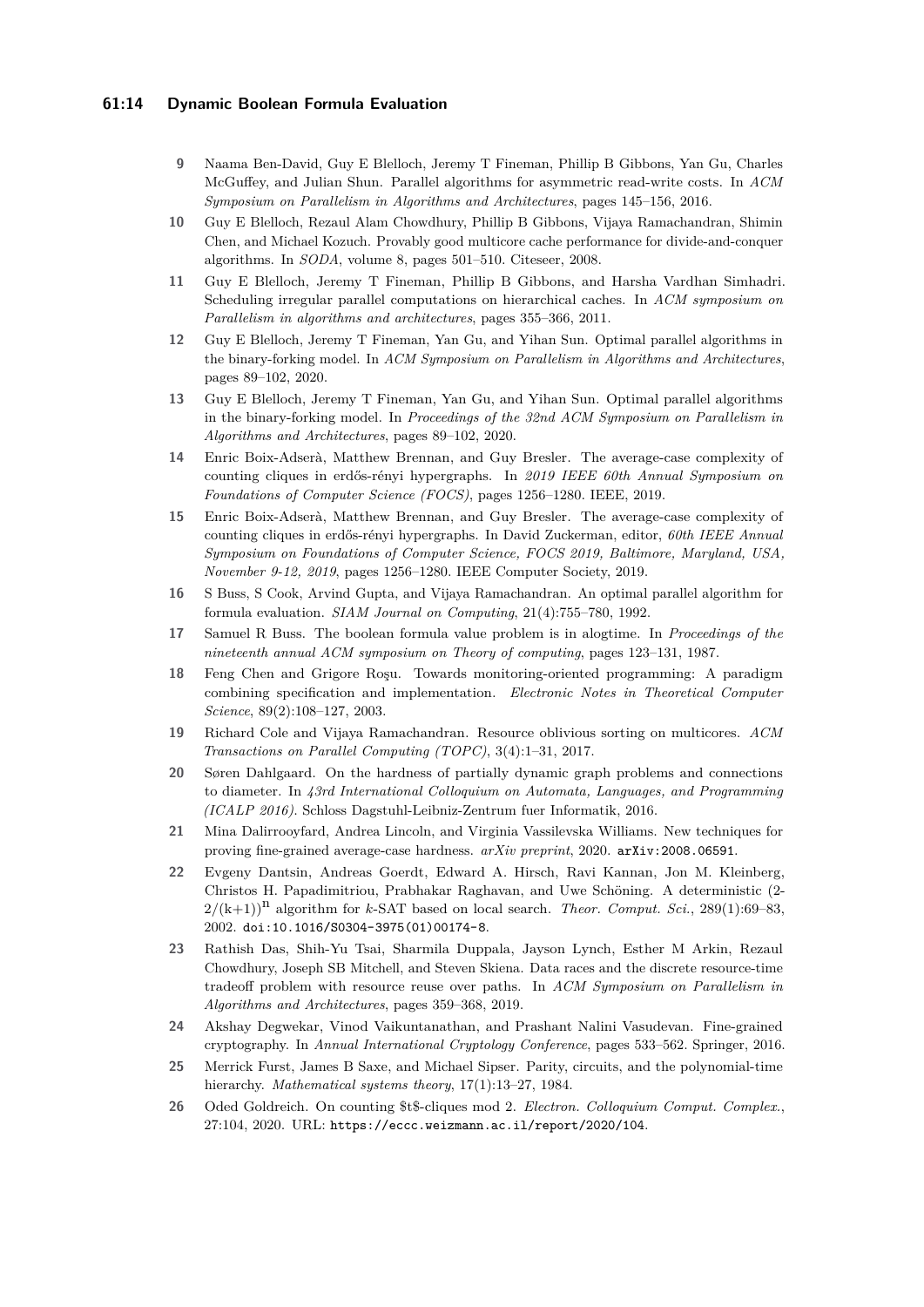- <span id="page-14-8"></span>**27** Oded Goldreich and Guy Rothblum. Counting t-cliques: Worst-case to average-case reductions and direct interactive proof systems. In *2018 IEEE 59th Annual Symposium on Foundations of Computer Science (FOCS)*, pages 77–88. IEEE, 2018.
- <span id="page-14-6"></span>**28** Monika Henzinger, Sebastian Krinninger, Danupon Nanongkai, and Thatchaphol Saranurak. Unifying and strengthening hardness for dynamic problems via the online matrix-vector multiplication conjecture. In *Proceedings of the forty-seventh annual ACM symposium on Theory of computing*, pages 21–30, 2015.
- <span id="page-14-7"></span>**29** Monika Henzinger, Andrea Lincoln, Stefan Neumann, and Virginia Vassilevska Williams. Conditional hardness for sensitivity problems. In *8th Innovations in Theoretical Computer Science Conference (ITCS 2017)*. Schloss Dagstuhl-Leibniz-Zentrum fuer Informatik, 2017.
- <span id="page-14-9"></span>**30** Shuichi Hirahara and Nobutaka Shimizu. Nearly optimal average-case complexity of counting bicliques under seth. In *Proceedings of the 2021 ACM-SIAM Symposium on Discrete Algorithms (SODA)*, pages 2346–2365. SIAM, 2021.
- <span id="page-14-11"></span>**31** J. JaJa. *An Introduction to Parallel Algorithms*. Addison Wesley, 1997. URL: [https:](https://books.google.com/books?id=9BpYtwAACAAJ) [//books.google.com/books?id=9BpYtwAACAAJ](https://books.google.com/books?id=9BpYtwAACAAJ).
- <span id="page-14-2"></span>**32** Moonjoo Kim, Sampath Kannan, Insup Lee, Oleg Sokolsky, and Mahesh Viswanathan. Javamac: a run-time assurance tool for java programs. *Electronic Notes in Theoretical Computer Science*, 55(2):218–235, 2001.
- <span id="page-14-14"></span>**33** Ilan Kremer, Noam Nisan, and Dana Ron. On randomized one-round communication complexity. *Computational Complexity*, 8(1):21–49, 1999.
- <span id="page-14-10"></span>**34** Rio LaVigne, Andrea Lincoln, and Virginia Vassilevska Williams. Public-key cryptography in the fine-grained setting. In *Annual International Cryptology Conference*, pages 605–635. Springer, 2019.
- <span id="page-14-1"></span>**35** Andrea Lincoln and Adam Yedidia. Faster random *k*-cnf satisfiability. *arXiv preprint*, 2019. [arXiv:1903.10618](http://arxiv.org/abs/1903.10618).
- <span id="page-14-5"></span>**36** Mihai Patrascu. Towards polynomial lower bounds for dynamic problems. In *Proceedings of the forty-second ACM symposium on Theory of computing*, pages 603–610, 2010.
- <span id="page-14-4"></span>**37** Liam Roditty and Uri Zwick. On dynamic shortest paths problems. In *European Symposium on Algorithms*, pages 580–591. Springer, 2004.
- <span id="page-14-3"></span>**38** Henning Schnoor. The complexity of the boolean formula value problem. Technical report, Technical report, Theoretical Computer Science, University of Hannover, 2005.
- <span id="page-14-0"></span>**39** Uwe Schöning. A probabilistic algorithm for *k*-SAT and constraint satisfaction problems. In *40th Annual Symposium on Foundations of Computer Science, FOCS '99, 17-18 October, 1999, New York, NY, USA*, pages 410–414, 1999. [doi:10.1109/SFFCS.1999.814612](https://doi.org/10.1109/SFFCS.1999.814612).

# <span id="page-14-13"></span><span id="page-14-12"></span>**A Parallel Algorithm Figure**



**Figure 1** Clause *c* writes whether count*<sup>ℓ</sup>* and count*<sup>ℓ</sup>*+1 increment or decrement in their designated locations (in color pink). We then semisort so that all the updates corresponding to count*<sup>ℓ</sup>* come in adjacent locations (in color yellow for count*ℓ*). After that we do a binary reduction to get the net update to count*ℓ*.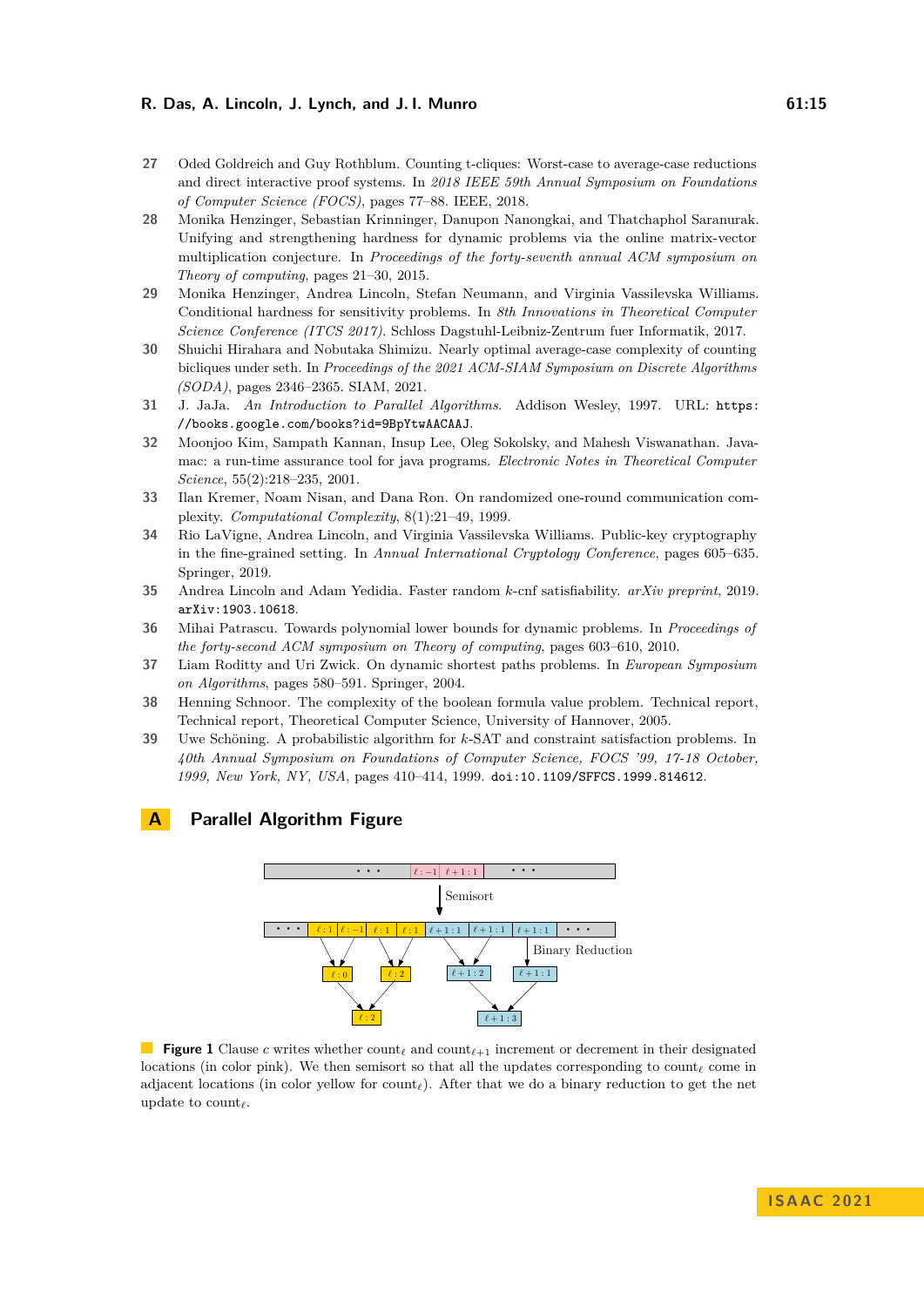#### **61:16 Dynamic Boolean Formula Evaluation**

# **B Lower Bounds Omitted Proofs**

## **B.1 Proof of Linear Space Lower Bound**

▶ **Theorem 19.** *Every randomized algorithm for dynamic-formula-evaluation which correctly decides that the formula for each variable flip (with n variables, O*(*n*) *clauses, and clause size at least* 2) is satisfied or not with probability strictly larger than  $1/2$ *, uses*  $\Omega(n)$  *space in the worst case.*

**Proof.** We prove this using communication complexity, specifically, reducing the problem to the INDEX problem.

**INDEX problem.** Alice gets an *n*-bit string  $x \in \{0,1\}^n$  and Bob gets an integer  $i \in \{1,n\}$ . Alice can communicate to Bob, but Bob cannot send messages to Alice. The goal is to find out  $x_i$ , the *i*-th index of  $x$ .

We know the lower bound of the randomized one-way communication complexity of INDEX is  $\Omega(n)$  [\[33\]](#page-14-14).

We now do the following reduction. Given  $x \in \{0,1\}^n$ , Alice construct a CNF formula *F* as follows. There are *n* clauses and 2*n* variables in *F*. For  $1 \leq j \leq n$ , clause  $C_i = (v_{i,1} \wedge v_{i,2})$ . If  $x_i = 1$ , we assign  $v_{i,1} = \text{TRUE}$  and  $v_{i,2} = \text{FALSE}$ . Otherwise, we assign  $v_{i,1} = \text{FALSE}$ and  $v_{i,2}$  = TRUE. Note that in formula  $F$ , every clause is initially satisfied and only one variable is TRUE in every clause.

Now given index *i*, we flip variable  $v_{i,1}$ . If the formula remains satisfied, then  $x_i = 0$  in Alice's string, otherwise,  $x_i = 1$ .

# **B.2 Proofs about** *k***-Clique reduction General Reduction**

▶ **Lemma 20.** *Consider a graph G, where we have not yet decided what edges exist or don't. There are* |*V*| *vertices and*  $\binom{|V|}{2}$  *potential edges. There exists a formula*  $\phi_{\ell}$  *with*  $n = \binom{|V|}{2}$ *variables, width*  $k = \binom{\ell}{2}$  *clauses, and a total of*  $m = \binom{|V|}{\ell}$  *clauses such that when the n variables X are set with a* 1 *if the edge exists in G and* 0 *if the edge doesn't exist then the number of false clauses in*  $\phi_{\ell}(X)$  *corresponds to the number of k cliques in G*.

**Proof.** In this reduction we will use variables to represent possible edges in the graph and we will use clauses to detect cliques. Let us index our variables *X* with two numbers *i, j* such that  $X[i, j]$  is a variable if  $i < j$  and  $i, j \in |V|$ . We will treat  $X[i, j]$  as the variable corresponding to if the edge  $(i, j)$  exists in *G*. Now, for all  $i_1 < \ldots < i_\ell$  where  $i_1, \ldots, i_\ell \in ||V||$  add the following clause to  $\phi_{\ell}$ :

$$
(\bar{X}[i_1, i_2] \vee \bar{X}[i_1, i_3] \vee \ldots \vee \bar{X}[i_1, i_\ell] \vee \bar{X}[i_2, i_3] \vee \ldots \vee \bar{X}[i_{\ell-1}, i_\ell]).
$$

Note that if the nodes  $i_1, \ldots, i_\ell$  in *G* are a  $\ell$ -clique given the setting of edges implied by *X*, then this clause is false if any of the edges among vertices 1 to *l* are missing.

Each clause has size  $k = \binom{\ell}{2}$ . There are a total of  $m = \binom{|V|}{\ell}$  clauses. We need one variable per potential edge in the graph, so there are  $n = \binom{|V|}{2}$  variables. Given a setting of *X* we have a corresponding graph *G*, and the number of false clauses in  $\phi_{\ell}$  is exactly equal to the number of  $\ell$ -cliques in  $G$ .

▶ **Theorem 21.** *Assume ℓ is a constant. If the combinatorial ℓ-clique hypothesis is true then any combinatorial algorithm* A *for the Dynamic Counting Boolean Evaluation problem,*  $U(n, m, k)$ , with polynomial preprocessing time  $P(n, m, k) = poly(n) \cdot poly(m) \cdot poly(k)$  requires *m*<sup>(1−*k*<sup>-1/2</sup>)(1−*o*(1)) *time.* We can also state the lower bound in terms of the number of variables</sup> *n*, in which case  $U(n, m, k)$  requires at least  $n^{(1-o(1))(\sqrt{2k}-2)/2}$  time.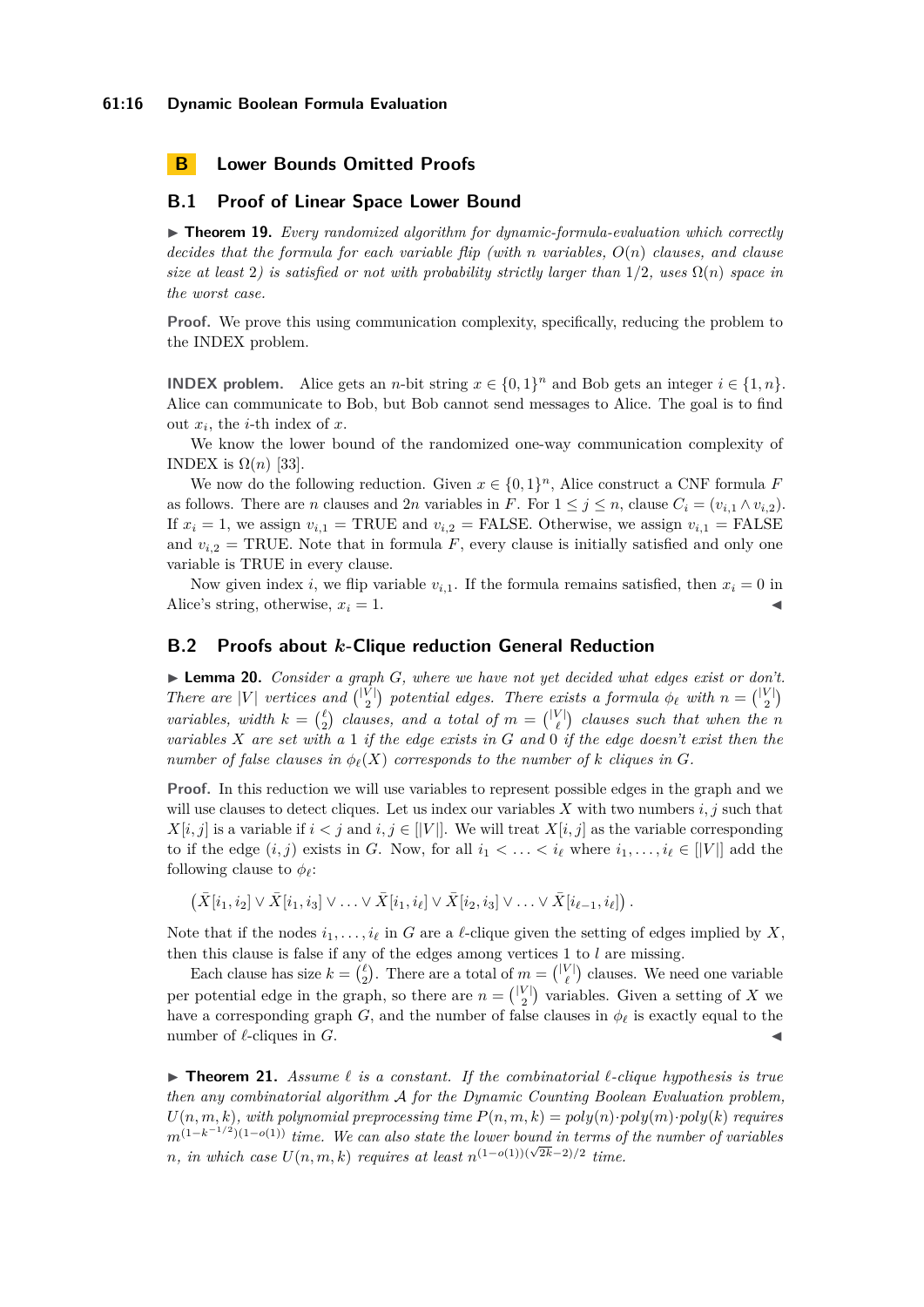**Proof.** We are given an instance *G* of the *ℓ*-clique problem with  $|V|$  vertices and  $|E| = O(|V|^2)$ edges. By the combinatorial  $\ell$ -clique hypothesis this problem requires  $|V|^{\ell(1-o(1))}$  time.

First note that, with Lemma [10,](#page-8-0) we want  $c = 1$  from our combinatorial *k*-clique hypothesis. Next assume that  $P(n, m, k) = (n \cdot m \cdot k)^f$  for some constant *f*. Now set  $d = \frac{(1 - \epsilon)^g}{(\ell + 2)^f}$  $\frac{(1-\epsilon)\ell}{(\ell+2)f}$  for some constant  $\epsilon > 0$ . Recall, with these settings, we can say that solving all  $|V|^{\ell(1-d)}$  clique problems requires  $|V|^{\ell(1-o(1))}$  time. This can be stated as a time for each of the problems of size  $|V|^d$ , they each require  $(|V|^d)^{\ell}$  time.

Now we will use Lemma [9](#page-7-1) to produce our formula  $\phi$  on our problems of size  $|V'| = |V|^d$ . Note that  $n = \binom{|V'|}{2} = \Theta(|V'|^2)$  and  $k = \binom{\ell}{2} = \ell(\ell+1)/2$  and  $m = \binom{|V'|}{\ell} = \Theta(|V'|^{\ell})$ . Finally, observe  $P(n, m, k) = O\left((|V|^{d(\ell+2)})^f\right)$  which can be written as  $P(n, m, k) = O\left((|V|^{\ell(1-\epsilon)})\right)$ . Thus all of the updates we do to solve our clique problem must take  $|V|^{\ell(1-o(1))}$  time.

Note that with at most  $|E'| = O(|V|^{2d})$  variable updates we can cause the number of false clauses in  $\phi_{\ell}$  to be equal to the number of  $\ell$ -cliques in a new instance. So  $|V|^{2d}$  updates should take at least  $(|V|^d)^{\ell}$  time. Further,  $U(n, m, k)$  must be at least  $|V|^{d(\ell-2)(1-o(1))}$  $|V'|^{(\ell-2)(1-o(1))}$ . Now, lets re-state this in terms of *n, m, k*. First lets add our value of *m* into this equation:

$$
|V'|^{(\ell-2)(1-o(1))} = m^{(1-o(1))(\ell-2)/\ell} = m^{(1-2/\ell)(1-o(1))}.
$$

We can also write in terms of *n*:

$$
|V'|^{(\ell-2)(1-o(1))} = n^{(1-o(1))(\ell-2)/2}.
$$

Now note that 2  $\sqrt{k} > \ell > \sqrt{2k}$ . So we can re-write our above equations as

$$
|V'|^{(\ell-2)(1-o(1))} = m^{(1-1/\sqrt{k})(1-o(1))},
$$

and

$$
|V'|^{(\ell-2)(1-o(1))} = n^{(1-o(1))(\sqrt{2k}-2)/2}.
$$

▶ **Theorem 22.** *Assume ℓ is a constant. If the ℓ-clique hypothesis is true then any algorithm* A *for the Dynamic Counting Boolean Evaluation problem, U*(*n, m, k*)*, with polynomial preprocessing time*  $P(n, m, k) = O(m)$  *requires*  $m^{\left(\frac{2\omega-3}{3} - k^{-1/2}\right)(1-o(1))}$  *time.* We can also state the lower bound in terms of the number of variables *n*, in which case  $U(n, m, k)$  requires *at least*  $n^{\frac{2\omega-3}{6}\sqrt{2k}-1-o(\sqrt{k})}$  *time.* 

Using in  $\omega = 2.37286$  (from the best current upper bound [\[6\]](#page-12-4)) these lower bounds per update are:  $m^{(0.5819-k^{-1/2})(1-o(1))}$  and  $n^{0.5819\sqrt{2k}-1-o(\sqrt{k})}$ .

Using  $\omega = 2$  (the smallest value  $\omega$  could be) the lower bounds per update are:  $m^{(1/3-k^{-1/2}) (1-o(1))}$  and  $n^{\sqrt{2k}/3-1-o(\sqrt{k})}$ .

**Proof.** We are given an instance *G* of the *ℓ*-clique problem with  $|V|$  vertices and  $|E| = O(|V|^2)$ edges. By the  $\ell$ -clique hypothesis we have that this problem requires  $|V|^{(1-o(1))\omega\ell/3}$  time.

First note that with Lemma [10,](#page-8-0) we want  $c = \omega/3$  from our *l*-clique hypothesis. Next we assumed that  $P(n, m, k) = O(m)$ . Now set  $d = \frac{(1-\epsilon)\omega}{3}$  $\frac{-\epsilon}{3}$  for some constant  $\epsilon > 0$  to be set later. Recall, with these settings we can say that solving all  $|V|^{\ell(1-d)}$  clique problems requires  $|V|^{(1-o(1))\omega\ell/3}$  time. For convenience call  $\delta = \epsilon \omega/3$ . This can be stated as a time for each of the problems of size  $|V|^d$ , they each require time

$$
R(|V|) = (|V|^d)^{(\frac{c-1+d}{d})\ell(1-o(1))} = (|V|^d)^{(\frac{2\omega-3-\delta}{3-\delta})\ell(1-o(1))}.
$$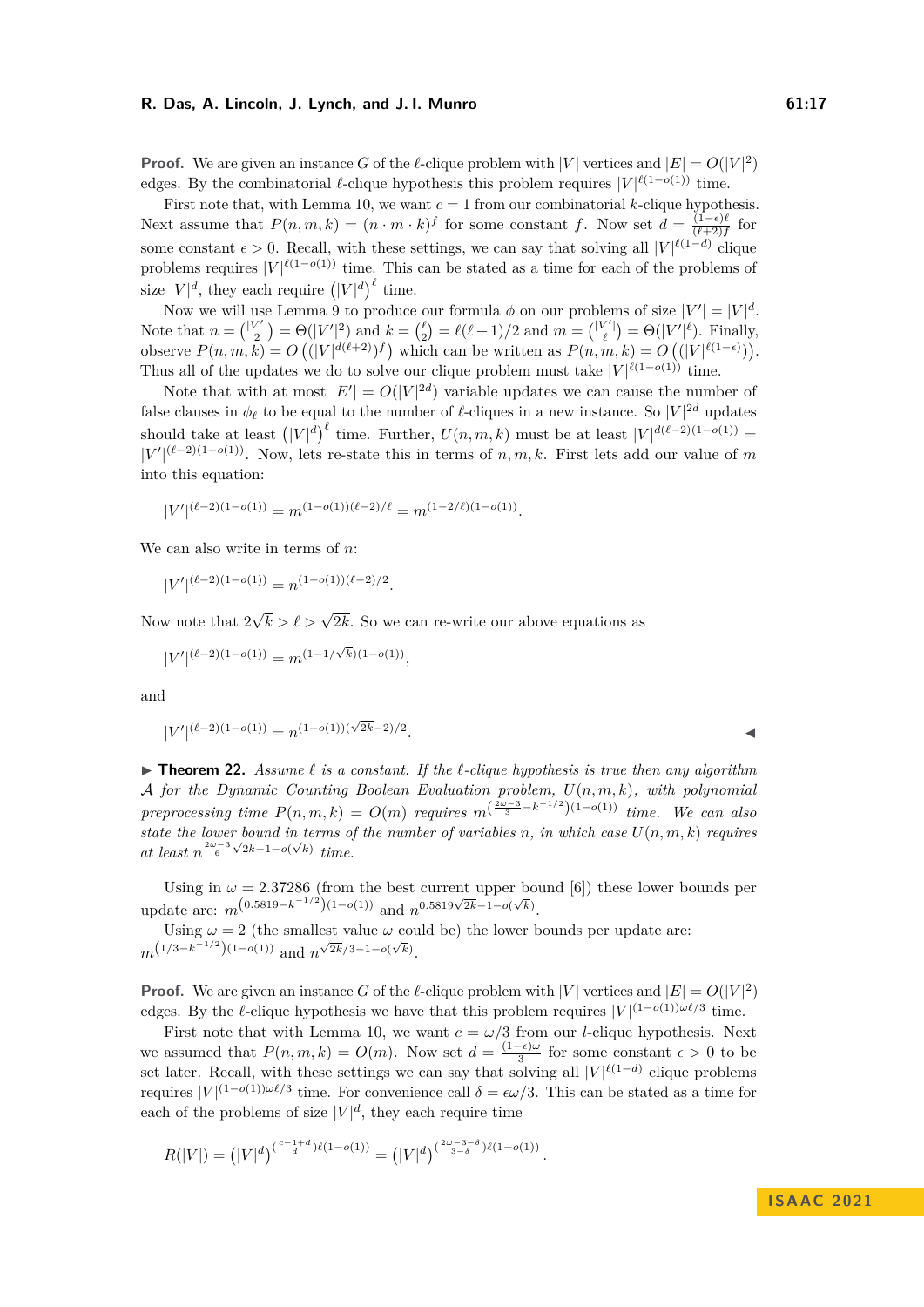#### **61:18 Dynamic Boolean Formula Evaluation**

We will use the reduction from Lemma [9.](#page-7-1) Let  $|V'| = |V|^d$  Now lets note that  $n = \binom{|V'|}{2}$  $\Theta(|V'|^2)$  and  $k = \binom{\ell}{2} = \ell(\ell+1)/2$  and  $m = \binom{|V'|}{\ell} = \Theta(|V'|^{\ell}).$ 

Now note that as before if  $P(n, m, \ell) = O(m)$  then it is also  $O(|V|^{d\ell})$  which can be restated as  $|V|^{(1-\epsilon)\omega\ell/3}$ . This is small enough that the updates must take  $|V|^{(1-o(1))\omega\ell/3}$ time.

We require  $O(|V|^{2d})$  updates per instance. And each instance requires  $R(|V|)$  time. So each update requires  $R(|V|)|V|^{-2d}$  time which we can expand to

$$
(|V|^{d})^{\left(\frac{2\omega-3-\delta}{3-\delta}\right)\ell(1-o(1))-2}
$$

time. Now note that 2  $\sqrt{k} > \ell > \sqrt{2k}$ . If we re-state this with *m* we get:

$$
m^{(\frac{2\omega-3-\delta}{3-\delta})(1-o(1))-1/\sqrt{k}}.
$$

If we treat  $\epsilon$  as a parameter we tune to be arbitrarily small we can re-state as follows:

$$
m^{\frac{2\omega-3}{3}-1/\sqrt{k}-\epsilon'},
$$

where  $\epsilon'$  is some other arbitrarily small constant (a function of  $\epsilon$  implicitly). So, if someone claims they have update time

 $m^{\frac{2\omega-3}{3}-1/\sqrt{k}-\gamma}$ 

for a fixed constant  $\gamma$  then we can tune  $\epsilon$  sufficiently small for that to give a contradiction from the *k*-clique hypothesis.

Now, if we state in terms of  $n = O(|V'|^2)$ 

$$
n^{(\frac{2\omega-3-\delta}{6-2\delta})\ell(1-o(1))-1}
$$

we can use the same trick with  $\epsilon'$  to get the simplified version

 $n^{(\frac{2\omega-3}{6}-\epsilon')\ell-1} = \Omega\left(n^{(\frac{2\omega-3}{6}-\epsilon')\sqrt{2k}-1}\right)$ 

which gives a lower bound of

$$
n^{\frac{2\omega-3}{6}\sqrt{2k}-1-o(\sqrt{k})}
$$

time per update.

▶ **Lemma 23.** *Given a graph G let the procedure F be the process of selecting a uniformly random pair of vertices*  $(u, v)$  *and either deleting edge*  $(u, v)$  *it if it exists or inserting*  $(u, v)$ *if it doesn't exist.*

*If we run the procedure*  $F \Theta\left(\binom{n}{2}lg^2(n)\right)$  *times on any graph G the resulting distribution over graphs has total variation distance at most*  $n^{2-\Omega(\lg(n))}$  *from the distribution over Erdős-Rényi graphs.*

**Proof.** Let  $p = \binom{n}{2}^{-1}$ , the probability any given edge is selected to be flipped by *F*. Let  $s = \Theta\left(\binom{n}{2}lg^2(n)\right)$ , the number of times we run *F*.

For any given edge  $(u, v)$  it is flipped a Binomially distributed number of times  $B(s, p)$ . The  $Pr[B(s, p) \equiv 0 \mod 2] = 1/2 + (1-2p)^s/2$ , which is the probability that  $(u, v)$  stays an edge if it started with one and continues to have no edge if started without one. If this were an Erdős-Rényi graph the probability an edge exists is 1*/*2 iid. So on each edge the TVD from the probability of  $1/2$  is  $(1-2p)^s$ . Now note that  $(1-2p)^s = (1-2p)^{(2/(2p))\Theta(\lg^2(n))}$  $e^{-\Omega(\lg^2(n))} < n^{-\Omega(\lg(n))}$ .

We can now union bound over all edges to get a TVD between running the procedure *F*  $\binom{n}{2}$ lg<sup>2</sup>(*n*) times and Erdős-Rényi graphs of at most  $n^{-\Omega(\lg(n))} = 2^{-\Omega(\lg^2(n))}$ . ◀